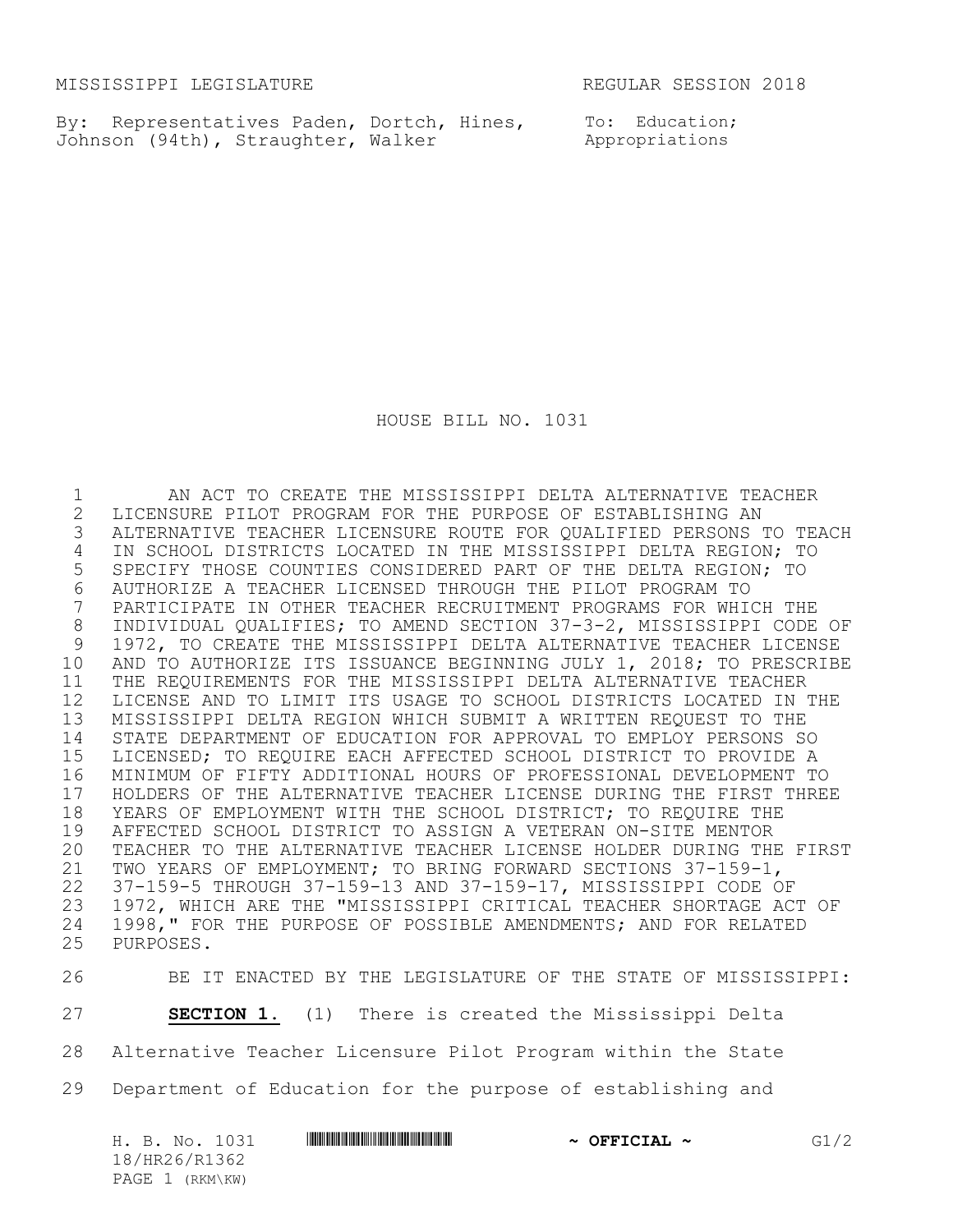implementing an alternative route to teacher licensure for qualified persons employed in school districts located in the Mississippi Delta Region. In creating the pilot program, it is the goal of the Legislature to help alleviate the critical shortage of licensed teachers in the region of the state most seriously affected. The purpose of the pilot program is to attract individuals, particularly those who are already residents of the Mississippi Delta Region, to the field of education by creating an alternative to traditional teacher licensure routes which emphasizes professional development and mentoring as a means to strengthen the skills of teachers licensed through the alternative route. In establishing the pilot program, the department shall bring together representatives of the Commission on Teacher and Administrator Education, Certification and Licensure and Development, the University Assisted Teacher Recruitment and Retention Program, the Mississippi Teacher Center, the teacher education programs at Delta State University and Mississippi Valley State University and administrators employed by school districts located in the Mississippi Delta Region to collaborate on the promotion and implementation of the program in order to achieve maximum utilization of the alternative teacher licensure route by qualified individuals.

 (2) For purposes of the pilot program established under this section, the Mississippi Delta Region is comprised of the following counties in the State of Mississippi: Bolivar, Carroll,

H. B. No. 1031 \*HR26/R1362\* **~ OFFICIAL ~** 18/HR26/R1362 PAGE 2 (RKM\KW)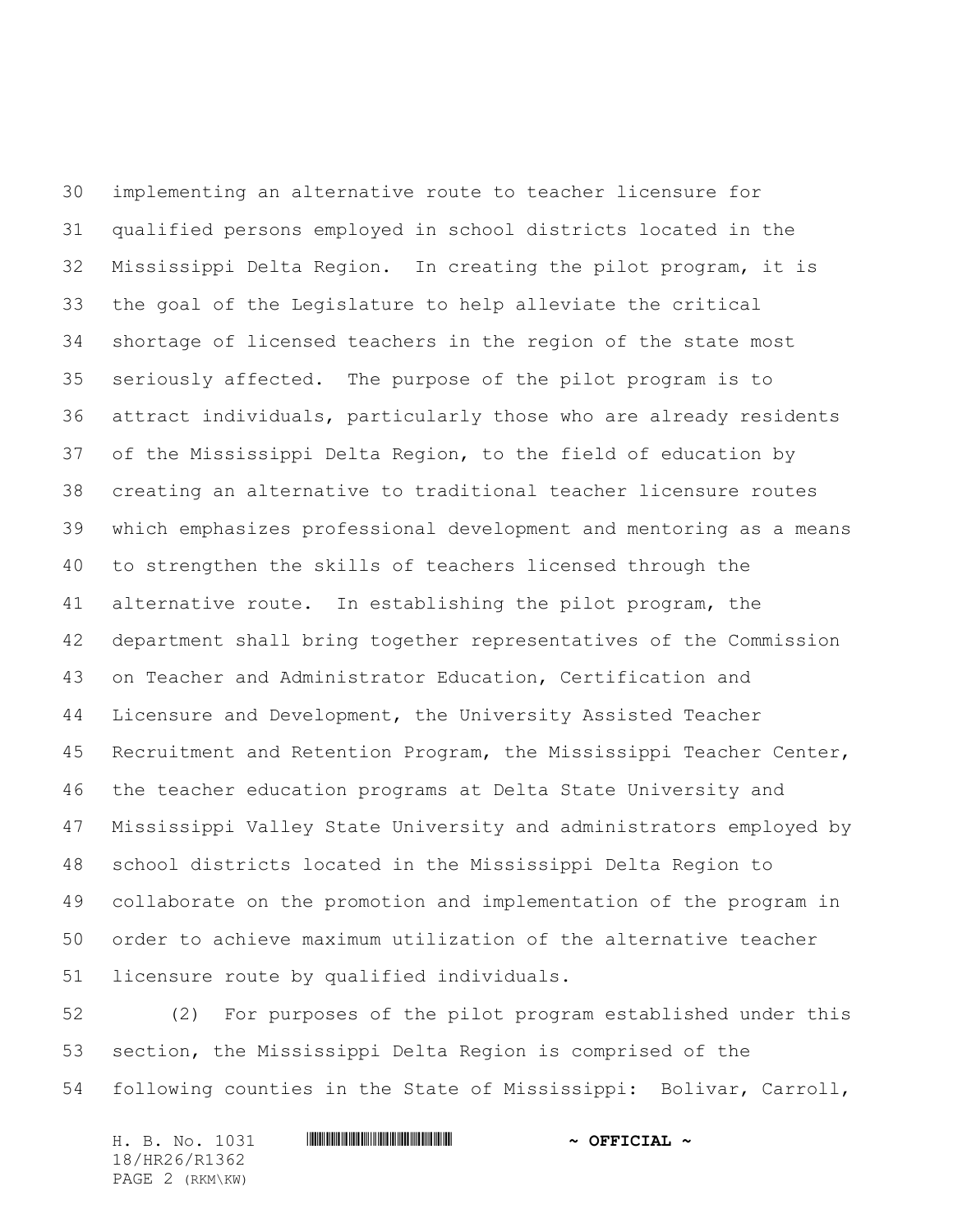Coahoma, Holmes, Humphreys, Issaquena, Leflore, Panola, Quitman, Sharkey, Sunflower, Tallahatchie, Tunica, Warren, Washington and Yazoo.

 (3) A teacher licensed through the Mississippi Delta Alternative Teacher Licensure Pilot Program may participate in any other teacher recruitment and retention program or programs for which the individual qualifies, including, but not limited to, the William F. Winter Teacher Forgivable Loan Program, the Mississippi Employer-Assisted Housing Teacher Shortage Program and other programs available under the Mississippi Critical Teacher Shortage Act of 1998.

 **SECTION 2.** Section 37-3-2, Mississippi Code of 1972, is amended as follows:

 37-3-2. (1) There is established within the State Department of Education the Commission on Teacher and Administrator Education, Certification and Licensure and Development. It shall be the purpose and duty of the commission to make recommendations to the State Board of Education regarding standards for the certification and licensure and continuing professional development of those who teach or perform tasks of an educational nature in the public schools of Mississippi.

 (2) The commission shall be composed of fifteen (15) qualified members. The membership of the commission shall be composed of the following members to be appointed, three (3) from each congressional district: four (4) classroom teachers; three

18/HR26/R1362 PAGE 3 (RKM\KW)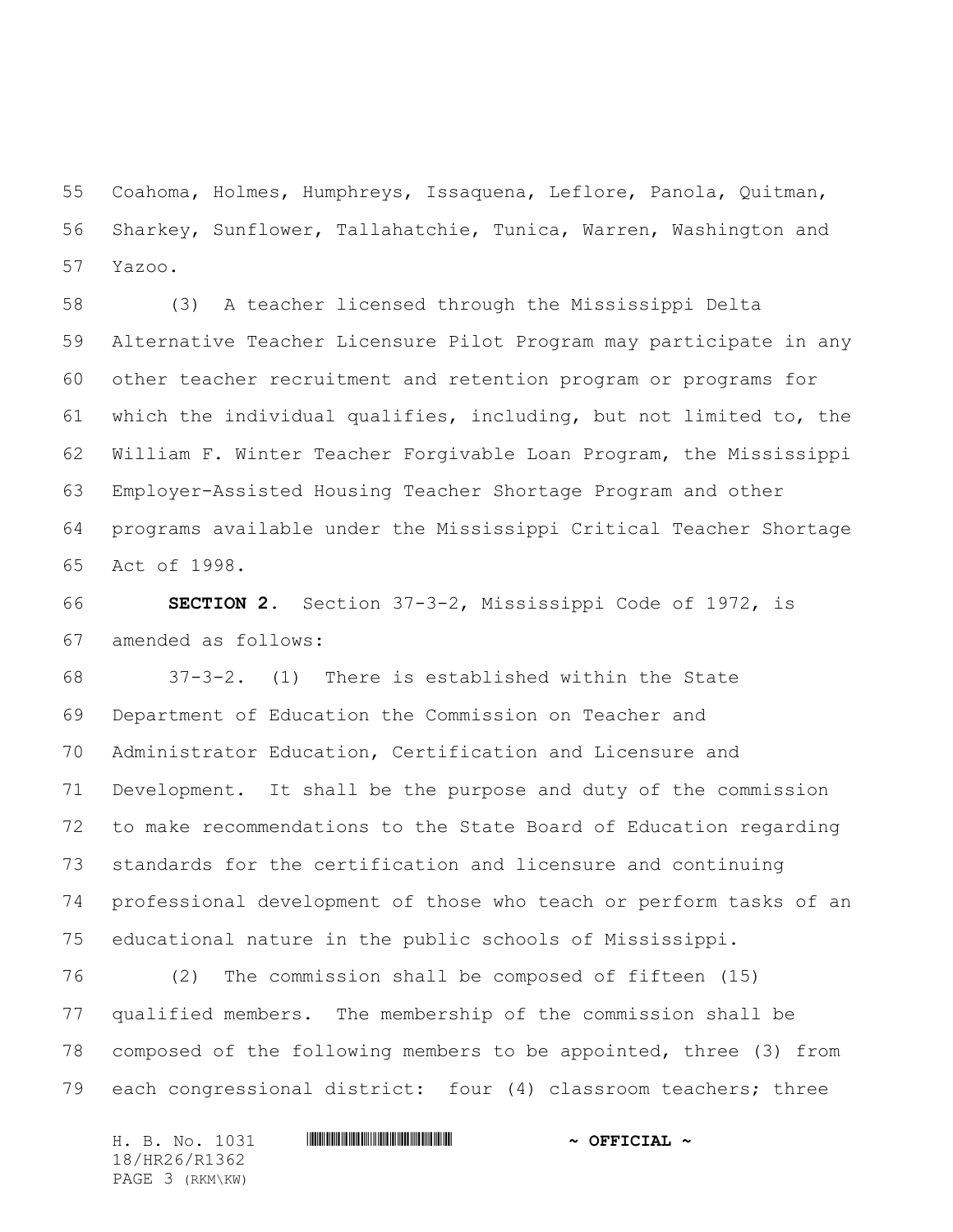(3) school administrators; one (1) representative of schools of education of institutions of higher learning located within the state to be recommended by the Board of Trustees of State Institutions of Higher Learning; one (1) representative from the schools of education of independent institutions of higher learning to be recommended by the Board of the Mississippi Association of Independent Colleges; one (1) representative from public community and junior colleges located within the state to be recommended by the Mississippi Community College Board; one (1) local school board member; and four (4) laypersons. All appointments shall be made by the State Board of Education after consultation with the State Superintendent of Public Education. The first appointments by the State Board of Education shall be made as follows: five (5) members shall be appointed for a term of one (1) year; five (5) members shall be appointed for a term of two (2) years; and five (5) members shall be appointed for a term of three (3) years. Thereafter, all members shall be appointed for a term of four (4) years.

 (3) The State Board of Education when making appointments shall designate a chairman. The commission shall meet at least once every two (2) months or more often if needed. Members of the commission shall be compensated at a rate of per diem as authorized by Section 25-3-69 and be reimbursed for actual and necessary expenses as authorized by Section 25-3-41.

18/HR26/R1362 PAGE 4 (RKM\KW)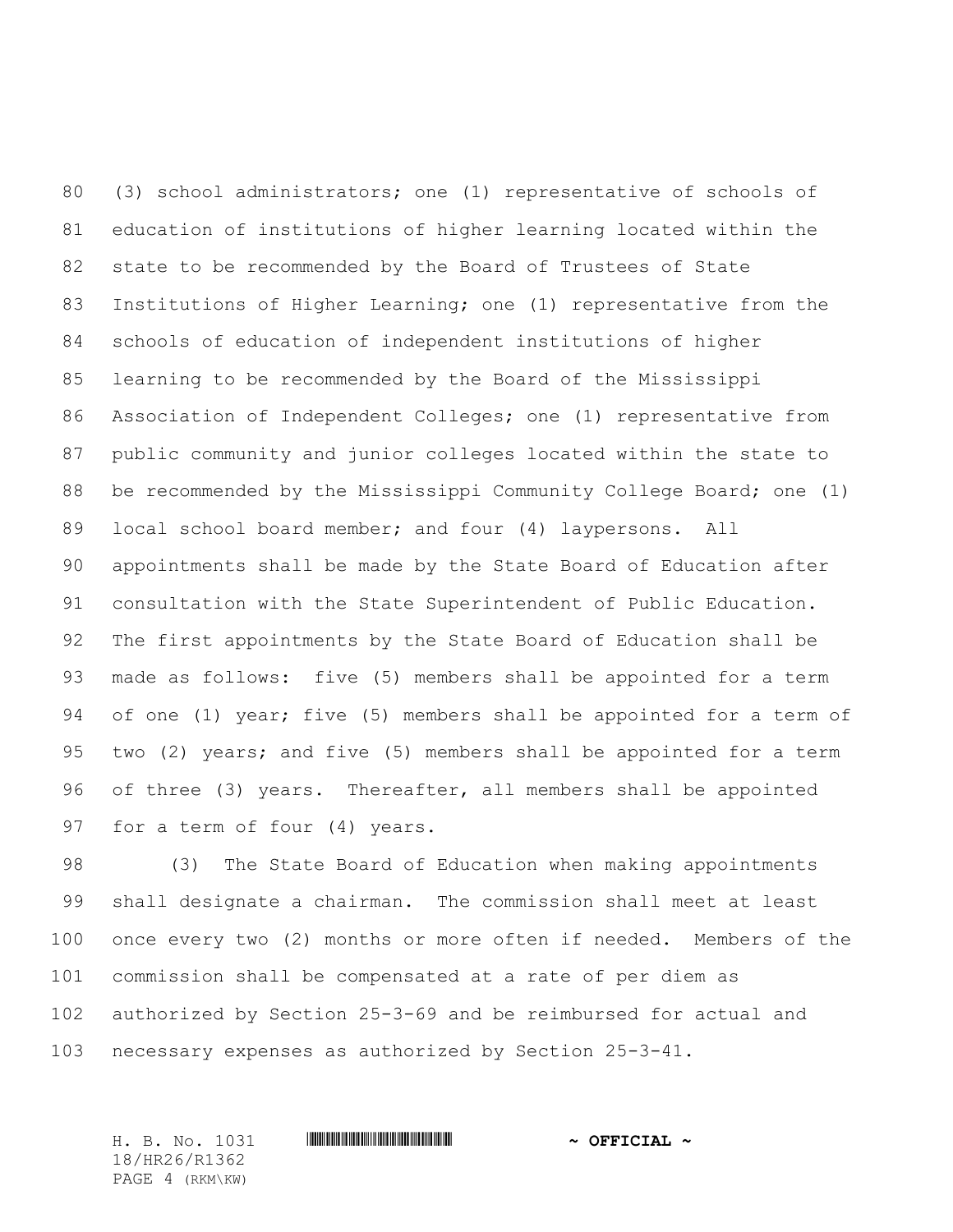(4) (a) An appropriate staff member of the State Department of Education shall be designated and assigned by the State Superintendent of Public Education to serve as executive secretary and coordinator for the commission. No less than two (2) other appropriate staff members of the State Department of Education shall be designated and assigned by the State Superintendent of Public Education to serve on the staff of the commission.

 (b) An Office of Educator Misconduct Evaluations shall be established within the State Department of Education to assist the commission in responding to infractions and violations, and in conducting hearings and enforcing the provisions of subsections (11), (12), (13), (14) and (15) of this section, and violations of the Mississippi Educator Code of Ethics.

(5) It shall be the duty of the commission to:

 (a) Set standards and criteria, subject to the approval of the State Board of Education, for all educator preparation programs in the state;

 (b) Recommend to the State Board of Education each year approval or disapproval of each educator preparation program in the state, subject to a process and schedule determined by the State Board of Education;

 (c) Establish, subject to the approval of the State Board of Education, standards for initial teacher certification 127 and licensure in all fields;

H. B. No. 1031 **. HR26/R1362 \* ~ OFFICIAL ~** 18/HR26/R1362 PAGE 5 (RKM\KW)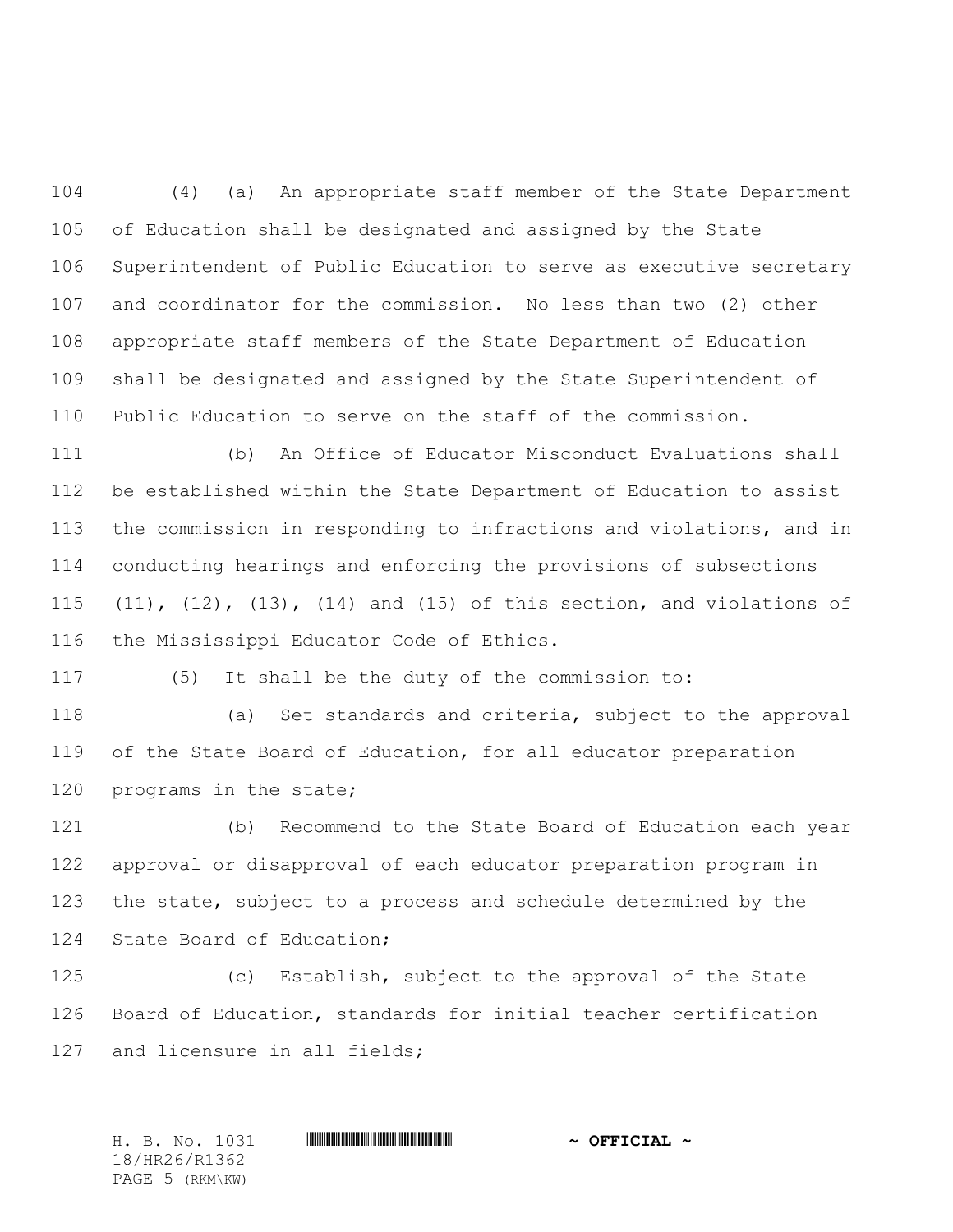(d) Establish, subject to the approval of the State Board of Education, standards for the renewal of teacher licenses in all fields;

 (e) Review and evaluate objective measures of teacher performance, such as test scores, which may form part of the licensure process, and to make recommendations for their use;

 (f) Review all existing requirements for certification and licensure;

 (g) Consult with groups whose work may be affected by the commission's decisions;

 (h) Prepare reports from time to time on current practices and issues in the general area of teacher education and certification and licensure;

 (i) Hold hearings concerning standards for teachers' and administrators' education and certification and licensure with approval of the State Board of Education;

 (j) Hire expert consultants with approval of the State Board of Education;

 (k) Set up ad hoc committees to advise on specific areas; and

 (l) Perform such other functions as may fall within their general charge and which may be delegated to them by the State Board of Education.

 (6) (a) **Standard License - Approved Program Route**. An educator entering the school system of Mississippi for the first

H. B. No. 1031 \*HR26/R1362\* **~ OFFICIAL ~** 18/HR26/R1362 PAGE 6 (RKM\KW)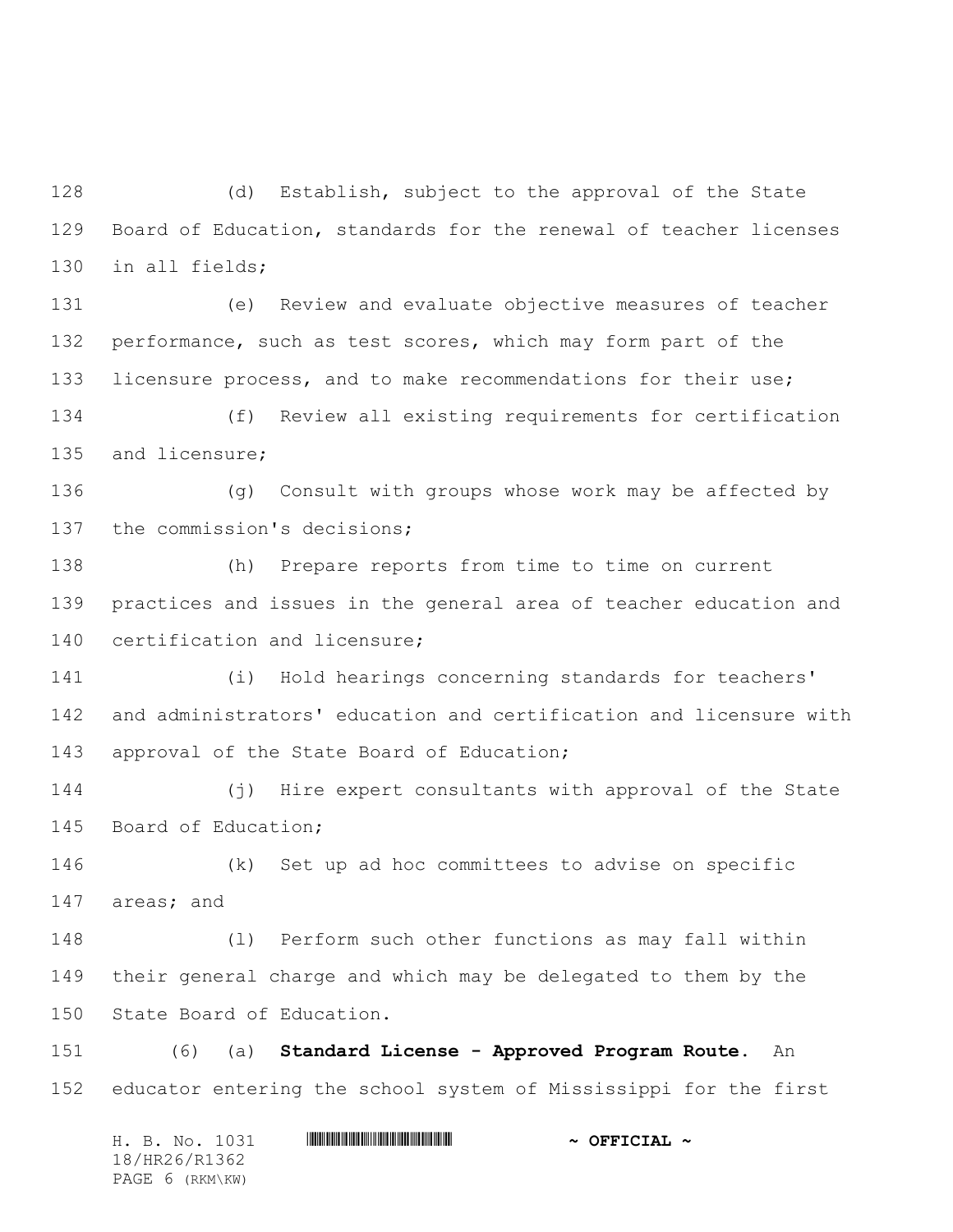time and meeting all requirements as established by the State Board of Education shall be granted a standard five-year license. Persons who possess two (2) years of classroom experience as an assistant teacher or who have taught for one (1) year in an accredited public or private school shall be allowed to fulfill student teaching requirements under the supervision of a qualified participating teacher approved by an accredited college of education. The local school district in which the assistant teacher is employed shall compensate such assistant teachers at the required salary level during the period of time such individual is completing student teaching requirements. Applicants for a standard license shall submit to the department: (i) An application on a department form; (ii) An official transcript of completion of a teacher education program approved by the department or a nationally accredited program, subject to the following: Licensure to teach in Mississippi prekindergarten through kindergarten classrooms shall require completion of a teacher education program or a Bachelor of Science degree with child development emphasis from a program accredited by the American Association of Family and Consumer Sciences (AAFCS) or by the National Association for Education of Young Children (NAEYC) or by the National Council for Accreditation of Teacher Education

 (NCATE). Licensure to teach in Mississippi kindergarten, for those applicants who have completed a teacher education program,

18/HR26/R1362 PAGE 7 (RKM\KW)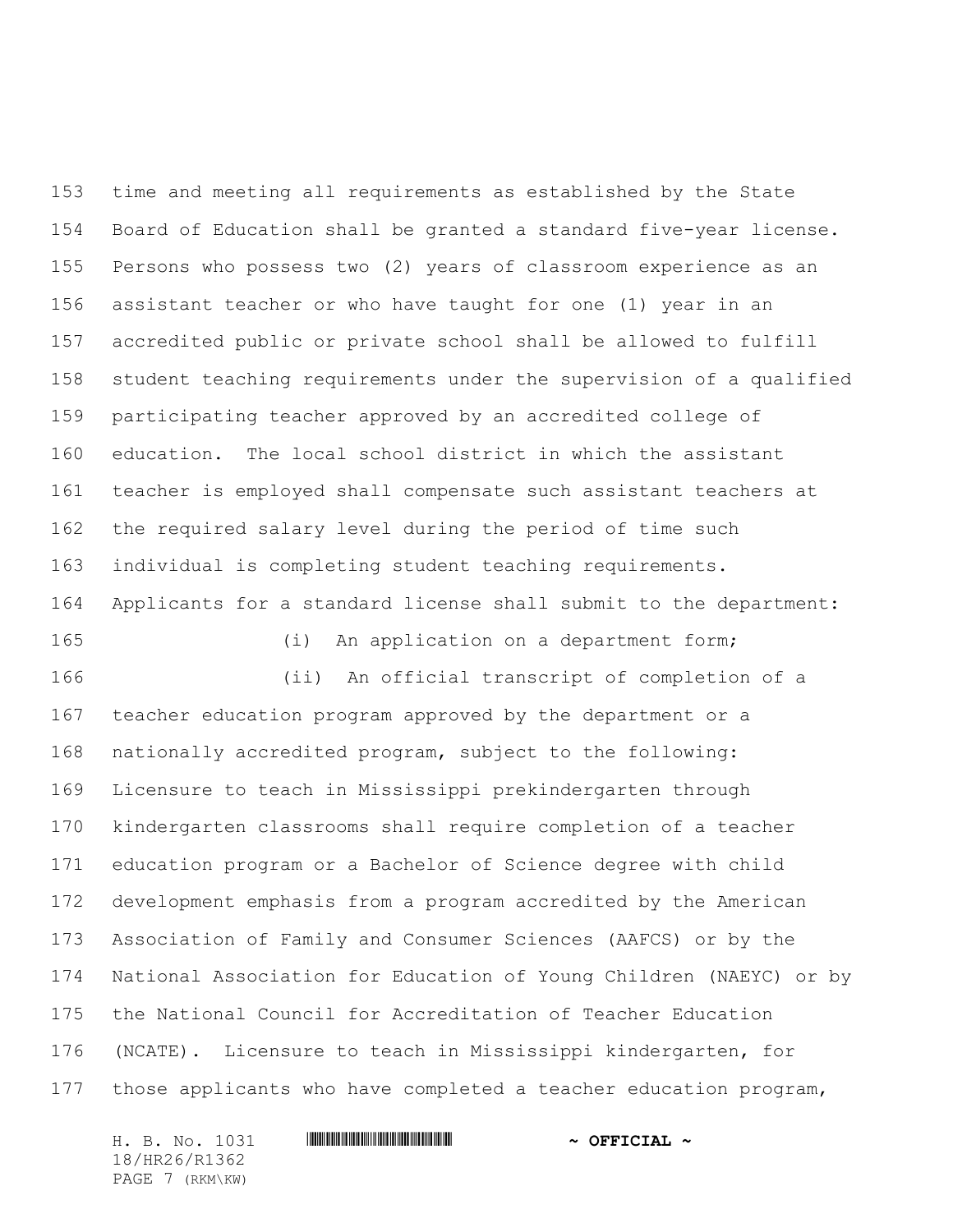and in Grade 1 through Grade 4 shall require the completion of an interdisciplinary program of studies. Licenses for Grades 4 through 8 shall require the completion of an interdisciplinary program of studies with two (2) or more areas of concentration. Licensure to teach in Mississippi Grades 7 through 12 shall require a major in an academic field other than education, or a combination of disciplines other than education. Students preparing to teach a subject shall complete a major in the respective subject discipline. All applicants for standard licensure shall demonstrate that such person's college preparation in those fields was in accordance with the standards set forth by the National Council for Accreditation of Teacher Education (NCATE) or the National Association of State Directors of Teacher Education and Certification (NASDTEC) or, for those applicants who have a Bachelor of Science degree with child development emphasis, the American Association of Family and Consumer Sciences (AAFCS). Effective July 1, 2016, for initial elementary education licensure, a teacher candidate must earn a passing score on a rigorous test of scientifically research-based reading instruction and intervention and data-based decision-making principles as 198 approved by the State Board of Education;

 (iii) A copy of test scores evidencing satisfactory completion of nationally administered examinations of achievement, such as the Educational Testing Service's teacher testing examinations;

H. B. No. 1031 \*HR26/R1362\* **~ OFFICIAL ~** 18/HR26/R1362 PAGE 8 (RKM\KW)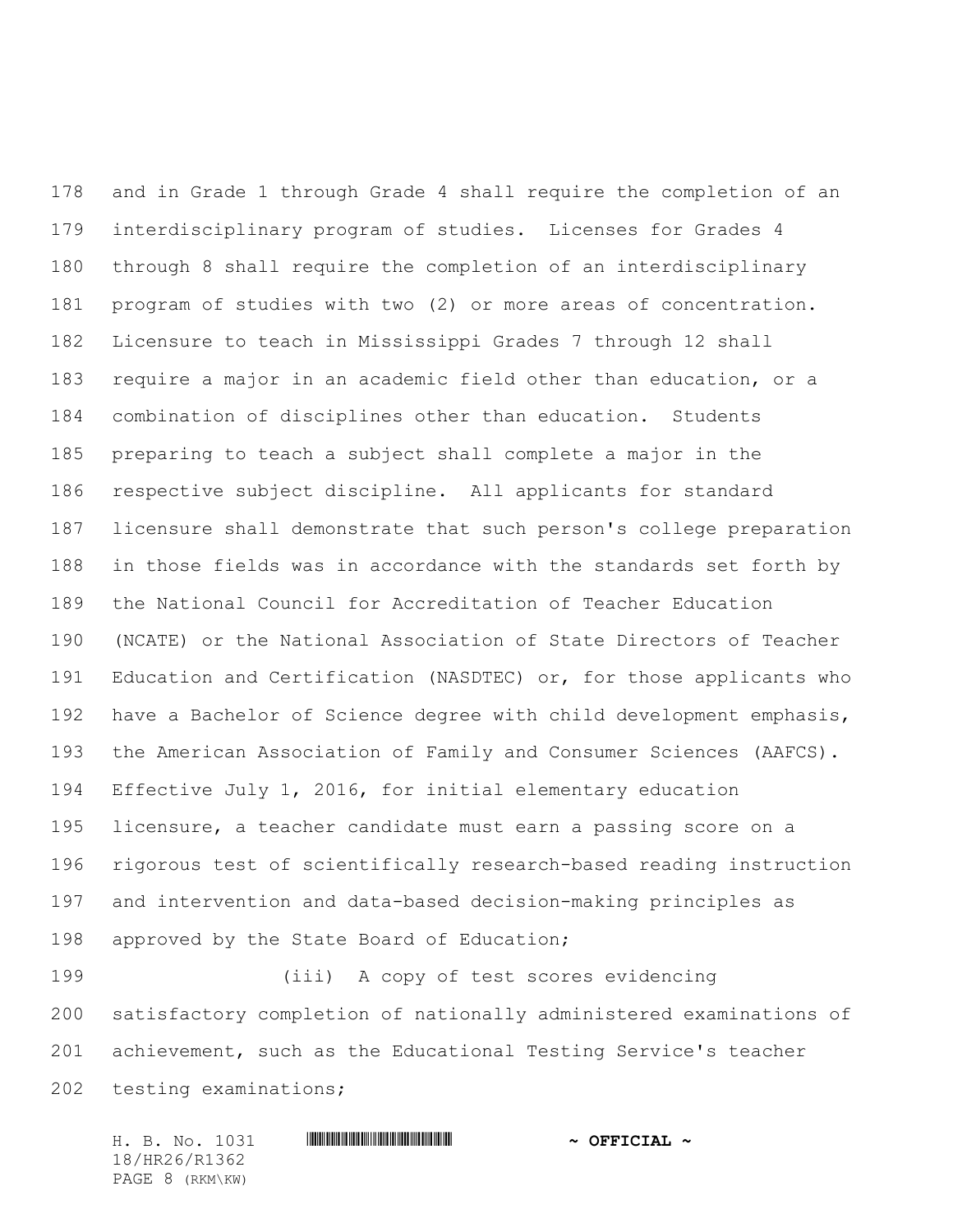(iv) Any other document required by the State Board of Education; and

 (v) From and after September 30, 2015, no teacher candidate shall be licensed to teach in Mississippi who did not meet the following criteria for entrance into an approved teacher education program:

 1. Twenty-one (21) ACT equivalent or achieve the nationally recommended passing score on the Praxis Core Academic Skills for Educators examination; and

 2. No less than 2.75 GPA on pre-major coursework of the institution's approved teacher education program provided that the accepted cohort of candidates meets or exceeds a 3.0 GPA on pre-major coursework.

 (b) **Standard License - Nontraditional Teaching Route**. From and after September 30, 2015, no teacher candidate shall be licensed to teach in Mississippi under the alternate route who did not meet the following criteria:

 (i) Twenty-one (21) ACT equivalent or achieve the nationally recommended passing score on the Praxis Core Academic Skills for Educators examination; and

 (ii) No less than 2.75 GPA on content coursework in the requested area of certification or passing Praxis II scores at or above the national recommended score provided that the accepted cohort of candidates of the institution's teacher

H. B. No. 1031 **. HR26/R1362 \* ~ OFFICIAL ~** 18/HR26/R1362 PAGE 9 (RKM\KW)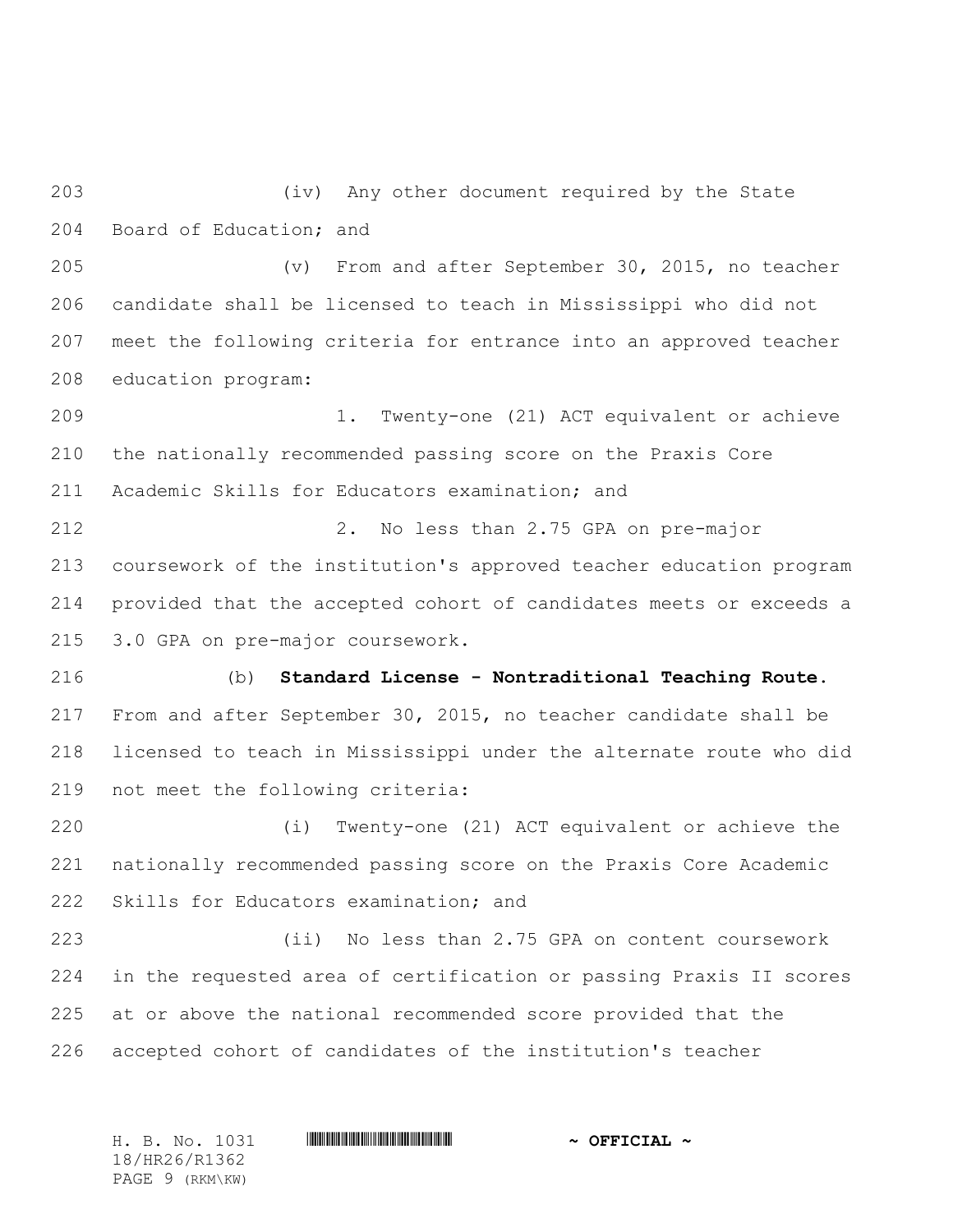education program meets or exceeds a 3.0 GPA on pre-major coursework.

 Beginning January 1, 2004, an individual who has a passing score on the Praxis I Basic Skills and Praxis II Specialty Area Test in the requested area of endorsement may apply for the Teach Mississippi Institute (TMI) program to teach students in Grades 7 through 12 if the individual meets the requirements of this paragraph (b). The State Board of Education shall adopt rules requiring that teacher preparation institutions which provide the Teach Mississippi Institute (TMI) program for the preparation of nontraditional teachers shall meet the standards and comply with the provisions of this paragraph.

 (i) The Teach Mississippi Institute (TMI) shall include an intensive eight-week, nine-semester-hour summer program or a curriculum of study in which the student matriculates in the fall or spring semester, which shall include, but not be limited to, instruction in education, effective teaching strategies, classroom management, state curriculum requirements, planning and instruction, instructional methods and pedagogy, using test results to improve instruction, and a one (1) semester three-hour supervised internship to be completed while the teacher is employed as a full-time teacher intern in a local school district. The TMI shall be implemented on a pilot program basis, with courses to be offered at up to four (4) locations in the state,

18/HR26/R1362 PAGE 10 (RKM\KW)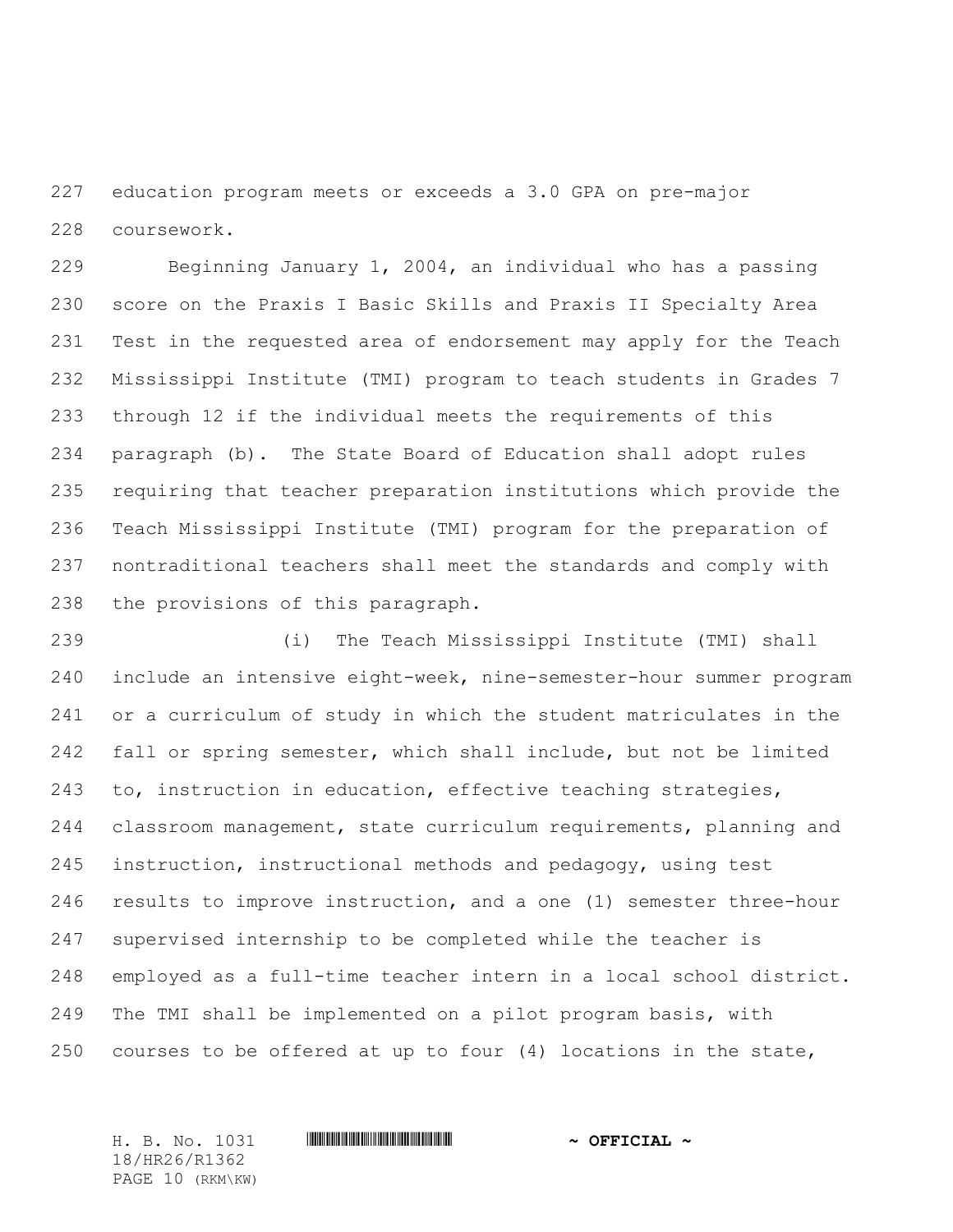with one (1) TMI site to be located in each of the three (3) Mississippi Supreme Court districts.

 (ii) The school sponsoring the teacher intern shall enter into a written agreement with the institution providing the Teach Mississippi Institute (TMI) program, under terms and conditions as agreed upon by the contracting parties, providing that the school district shall provide teacher interns seeking a nontraditional provisional teaching license with a one-year classroom teaching experience. The teacher intern shall successfully complete the one (1) semester three-hour intensive internship in the school district during the semester immediately following successful completion of the TMI and prior to the end of the one-year classroom teaching experience.

 (iii) Upon completion of the nine-semester-hour TMI or the fall or spring semester option, the individual shall submit his transcript to the commission for provisional licensure of the intern teacher, and the intern teacher shall be issued a provisional teaching license by the commission, which will allow the individual to legally serve as a teacher while the person completes a nontraditional teacher preparation internship program.

 (iv) During the semester of internship in the school district, the teacher preparation institution shall monitor the performance of the intern teacher. The school district that employs the provisional teacher shall supervise the provisional teacher during the teacher's intern year of employment under a

H. B. No. 1031 \*HR26/R1362\* **~ OFFICIAL ~** 18/HR26/R1362 PAGE 11 (RKM\KW)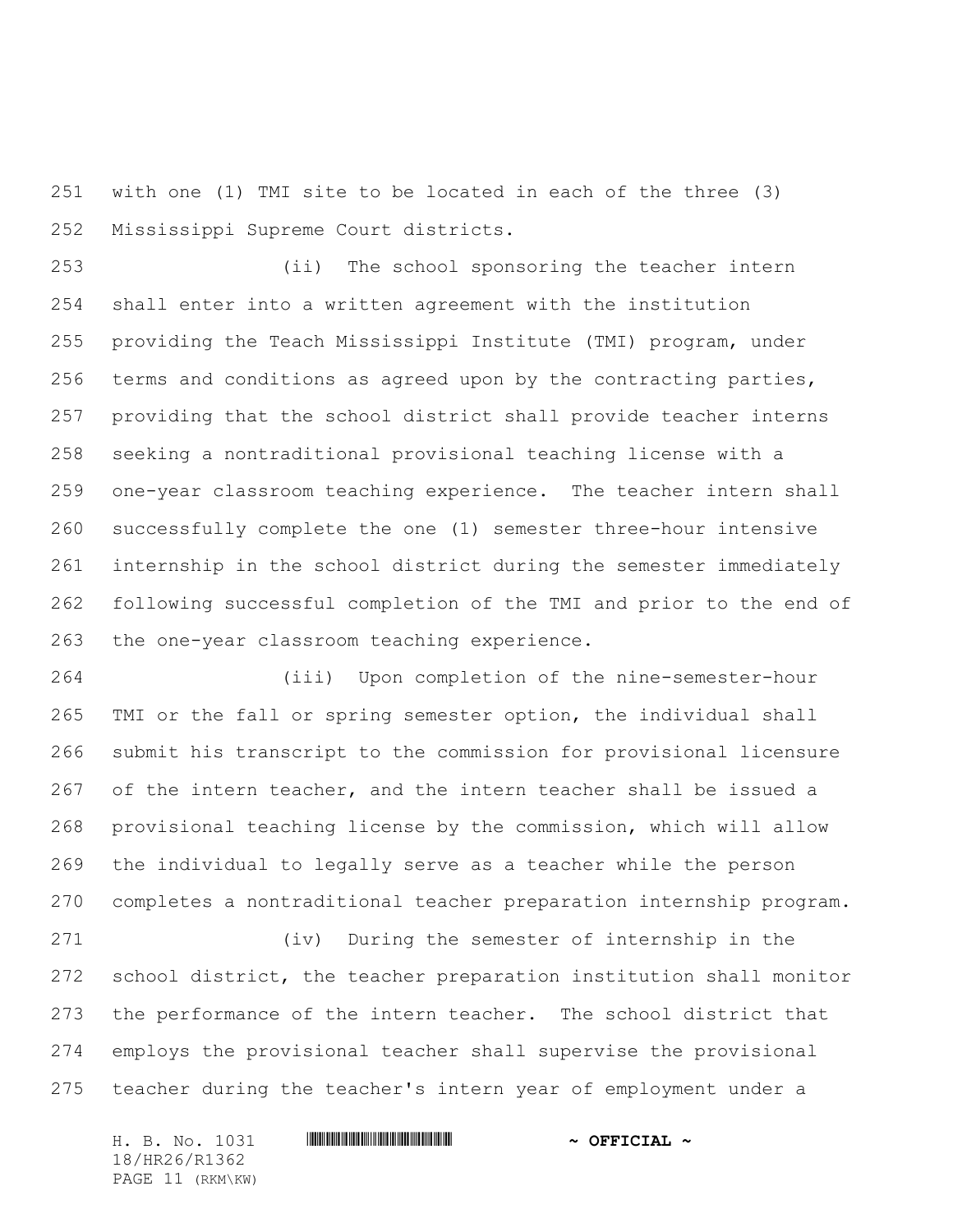nontraditional provisional license, and shall, in consultation with the teacher intern's mentor at the school district of employment, submit to the commission a comprehensive evaluation of the teacher's performance sixty (60) days prior to the expiration of the nontraditional provisional license. If the comprehensive evaluation establishes that the provisional teacher intern's performance fails to meet the standards of the approved nontraditional teacher preparation internship program, the individual shall not be approved for a standard license.

 (v) An individual issued a provisional teaching license under this nontraditional route shall successfully complete, at a minimum, a one-year beginning teacher mentoring and induction program administered by the employing school district with the assistance of the State Department of Education.

 (vi) Upon successful completion of the TMI and the internship provisional license period, applicants for a Standard License - Nontraditional Route shall submit to the commission a transcript of successful completion of the twelve (12) semester hours required in the internship program, and the employing school district shall submit to the commission a recommendation for standard licensure of the intern. If the school district recommends licensure, the applicant shall be issued a Standard License - Nontraditional Route which shall be valid for a five-year period and be renewable.

18/HR26/R1362 PAGE 12 (RKM\KW)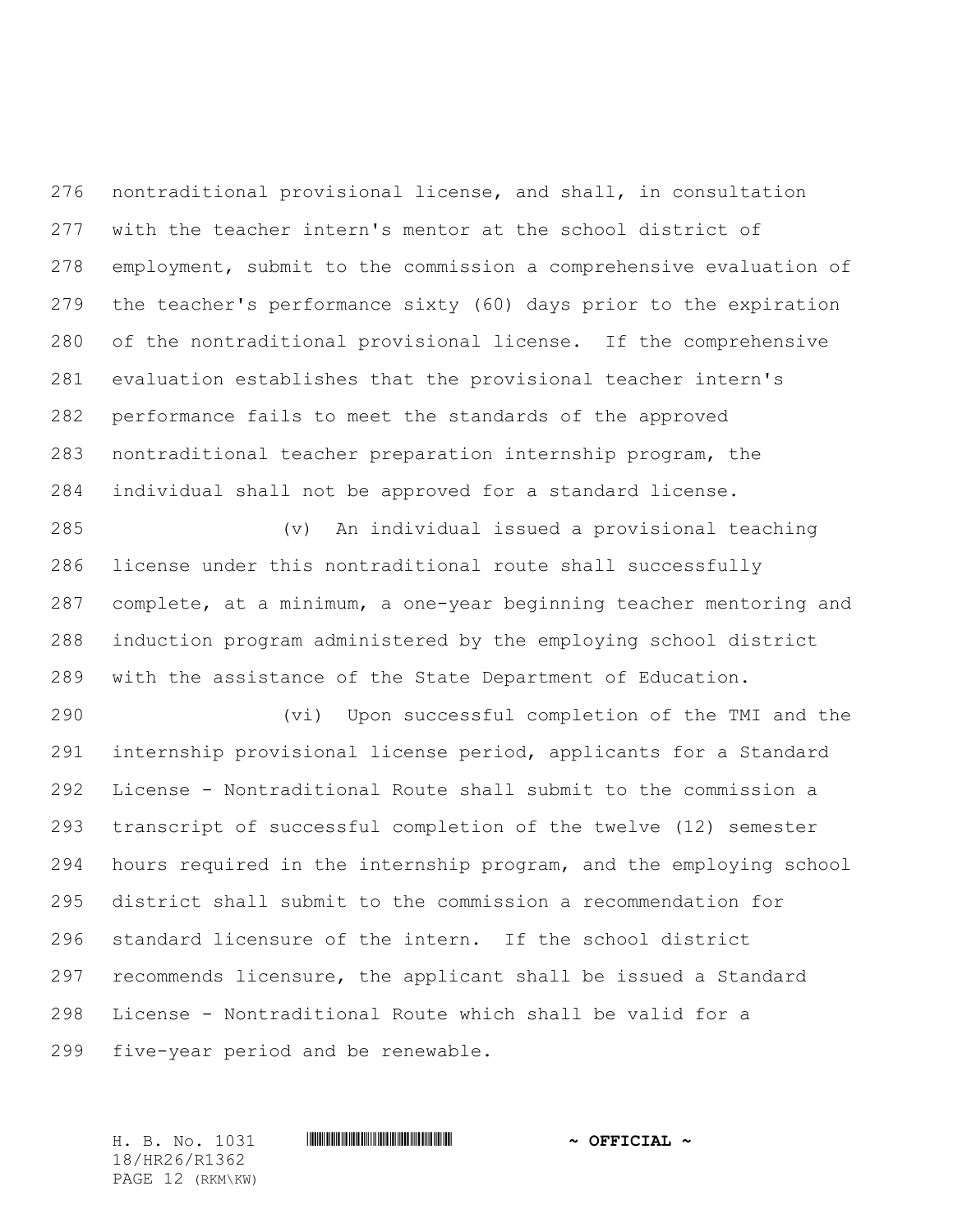(vii) At the discretion of the teacher preparation institution, the individual shall be allowed to credit the twelve (12) semester hours earned in the nontraditional teacher internship program toward the graduate hours required for a Master of Arts in Teacher (MAT) Degree.

 (viii) The local school district in which the nontraditional teacher intern or provisional licensee is employed shall compensate such teacher interns at Step 1 of the required salary level during the period of time such individual is completing teacher internship requirements and shall compensate such Standard License - Nontraditional Route teachers at Step 3 of the required salary level when they complete license requirements.

 Implementation of the TMI program provided for under this paragraph (b) shall be contingent upon the availability of funds appropriated specifically for such purpose by the Legislature. Such implementation of the TMI program may not be deemed to prohibit the State Board of Education from developing and implementing additional alternative route teacher licensure programs, as deemed appropriate by the board. The emergency certification program in effect prior to July 1, 2002, shall remain in effect.

 A Standard License - Approved Program Route shall be issued for a five-year period, and may be renewed. Recognizing teaching as a profession, a hiring preference shall be granted to persons holding a Standard License - Approved Program Route or Standard

18/HR26/R1362 PAGE 13 (RKM\KW)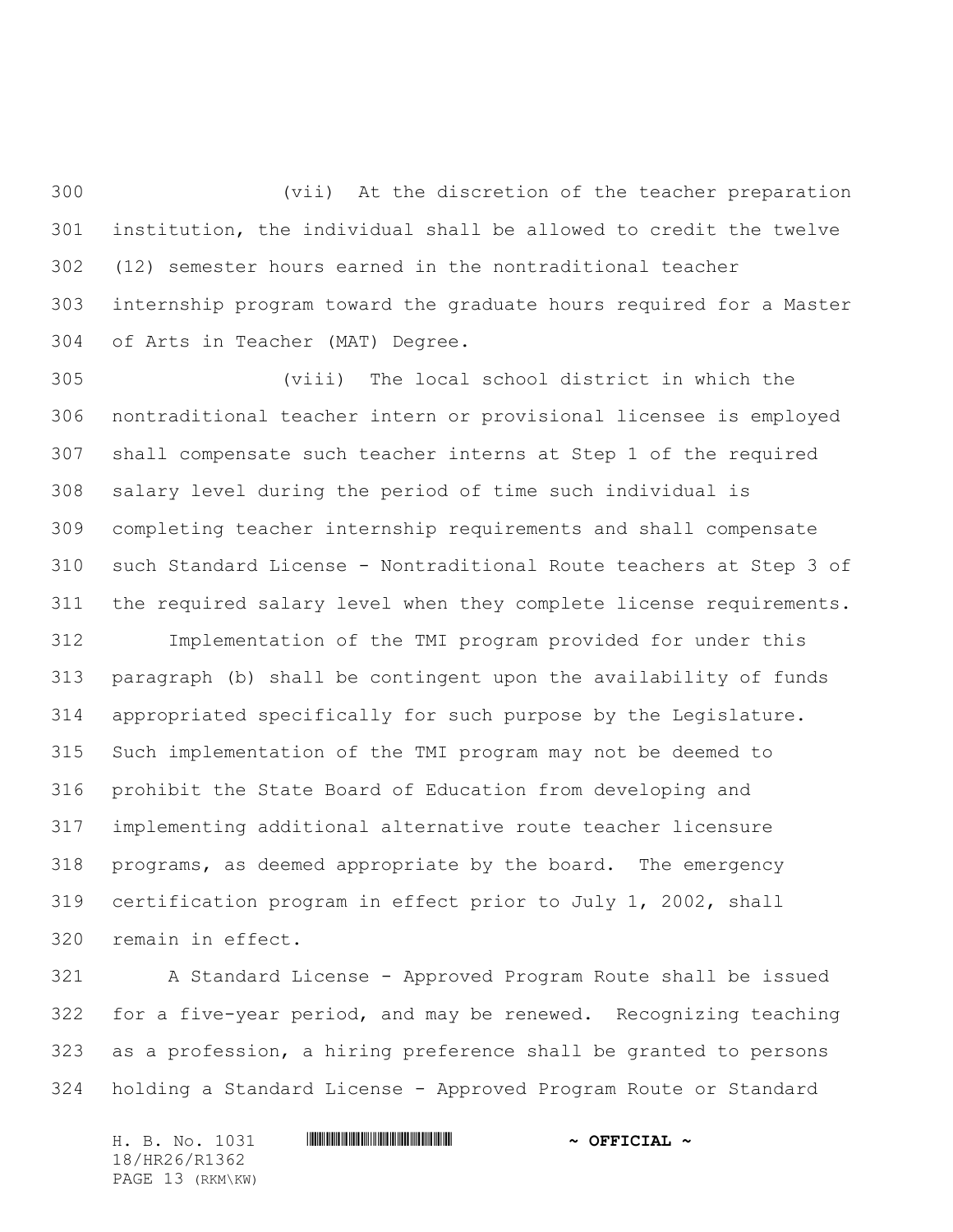License - Nontraditional Teaching Route over persons holding any other license.

 (c) **Special License - Expert Citizen**. In order to allow a school district to offer specialized or technical courses, the State Department of Education, in accordance with rules and regulations established by the State Board of Education, may grant a one-year expert citizen-teacher license to local business or other professional personnel to teach in a public school or nonpublic school accredited or approved by the state. Such person may begin teaching upon his employment by the local school board and licensure by the Mississippi Department of Education. The board shall adopt rules and regulations to administer the expert citizen-teacher license. A Special License - Expert Citizen may be renewed in accordance with the established rules and regulations of the State Department of Education.

 (d) **Special License - Nonrenewable.** The State Board of Education is authorized to establish rules and regulations to 342 allow those educators not meeting requirements in paragraph (a), (b) or (c) of this subsection (6) to be licensed for a period of not more than three (3) years, except by special approval of the State Board of Education.

 (e) **Nonlicensed Teaching Personnel.** A nonlicensed person may teach for a maximum of three (3) periods per teaching day in a public school district or a nonpublic school accredited/approved by the state. Such person shall submit to the

H. B. No. 1031 **HREGIAL WEIGHT THE SECOND ASSESSMENT OF SECOND**  $\sim$  **OFFICIAL**  $\sim$ 18/HR26/R1362 PAGE 14 (RKM\KW)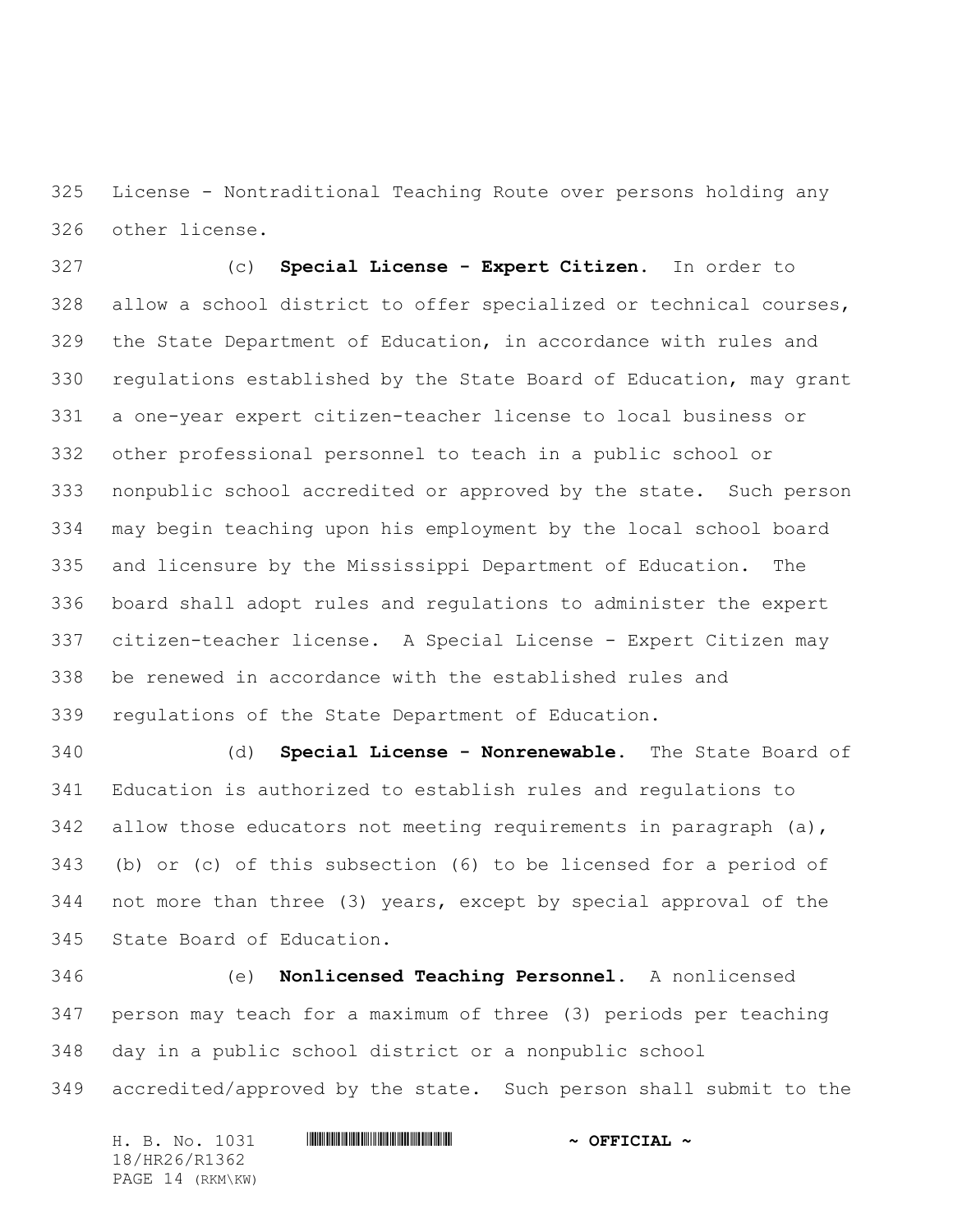department a transcript or record of his education and experience which substantiates his preparation for the subject to be taught and shall meet other qualifications specified by the commission and approved by the State Board of Education. In no case shall any local school board hire nonlicensed personnel as authorized under this paragraph in excess of five percent (5%) of the total number of licensed personnel in any single school.

 (f) **Special License - Transitional Bilingual Education.** Beginning July 1, 2003, the commission shall grant special licenses to teachers of transitional bilingual education who possess such qualifications as are prescribed in this section. Teachers of transitional bilingual education shall be compensated by local school boards at not less than one (1) step on the regular salary schedule applicable to permanent teachers licensed under this section. The commission shall grant special licenses to teachers of transitional bilingual education who present the commission with satisfactory evidence that they (i) possess a speaking and reading ability in a language, other than English, in which bilingual education is offered and communicative skills in English; (ii) are in good health and sound moral character; (iii) possess a bachelor's degree or an associate's degree in teacher education from an accredited institution of higher education; (iv) meet such requirements as to courses of study, semester hours therein, experience and training as may be required by the commission; and (v) are legally present in the United States and

H. B. No. 1031 \*HR26/R1362\* **~ OFFICIAL ~** 18/HR26/R1362 PAGE 15 (RKM\KW)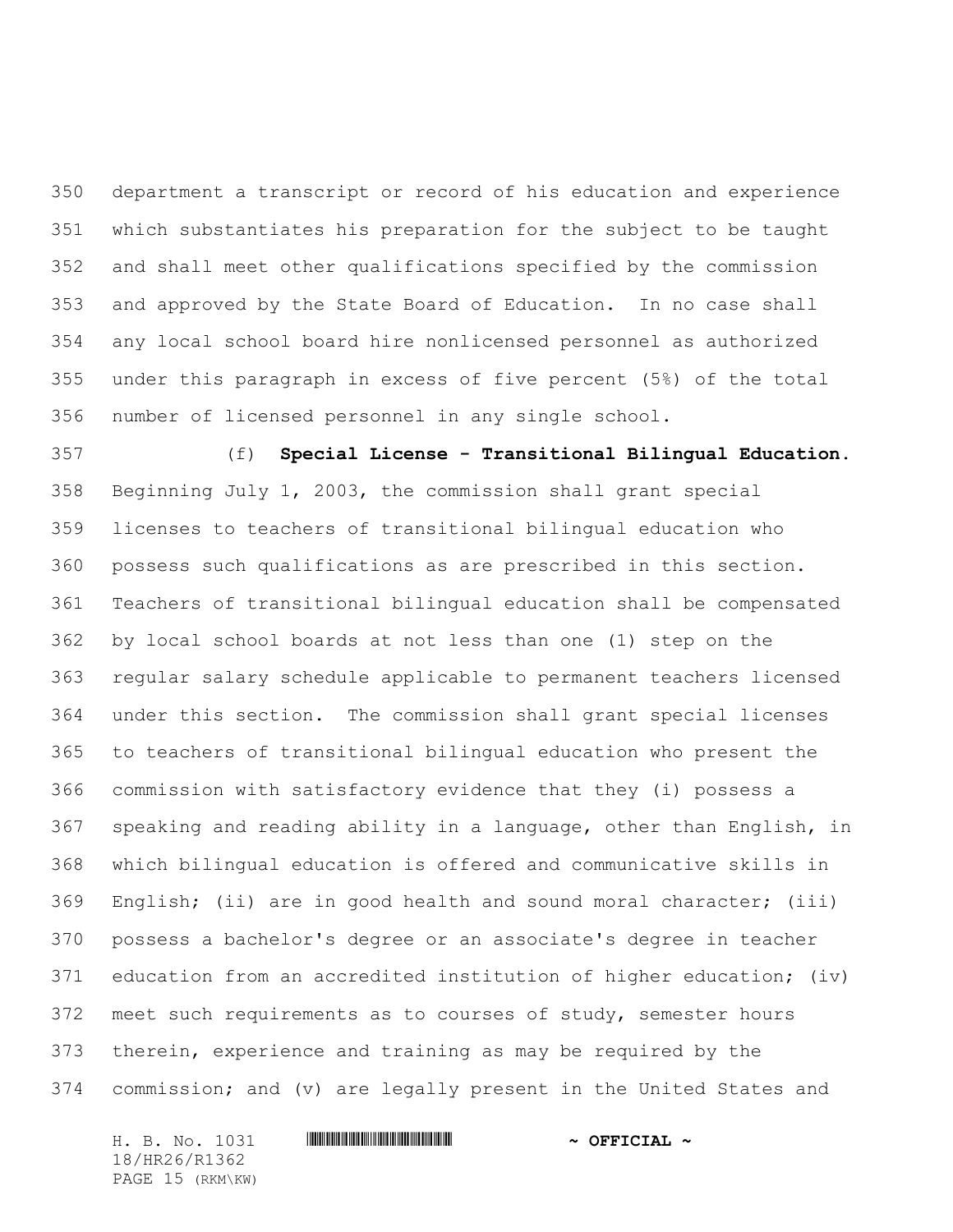possess legal authorization for employment. A teacher of transitional bilingual education serving under a special license shall be under an exemption from standard licensure if he achieves the requisite qualifications therefor. Two (2) years of service by a teacher of transitional bilingual education under such an exemption shall be credited to the teacher in acquiring a Standard Educator License. Nothing in this paragraph shall be deemed to prohibit a local school board from employing a teacher licensed in an appropriate field as approved by the State Department of Education to teach in a program in transitional bilingual education.

 (g) In the event any school district meets the highest accreditation standards as defined by the State Board of Education in the accountability system, the State Board of Education, in its discretion, may exempt such school district from any restrictions in paragraph (e) relating to the employment of nonlicensed teaching personnel.

 (h) **Highly Qualified Teachers.** Beginning July 1, 2006, any teacher from any state meeting the federal definition of highly qualified, as described in the No Child Left Behind Act, must be granted a standard five-year license by the State Department of Education.

(i) **Mississippi Delta Alternative Teacher License.** 

Beginning July 1, 2018, the commission shall grant Mississippi

| H. B. No. 1031   | $\sim$ OFFICIAL $\sim$ |
|------------------|------------------------|
| 18/HR26/R1362    |                        |
| PAGE 16 (RKM\KW) |                        |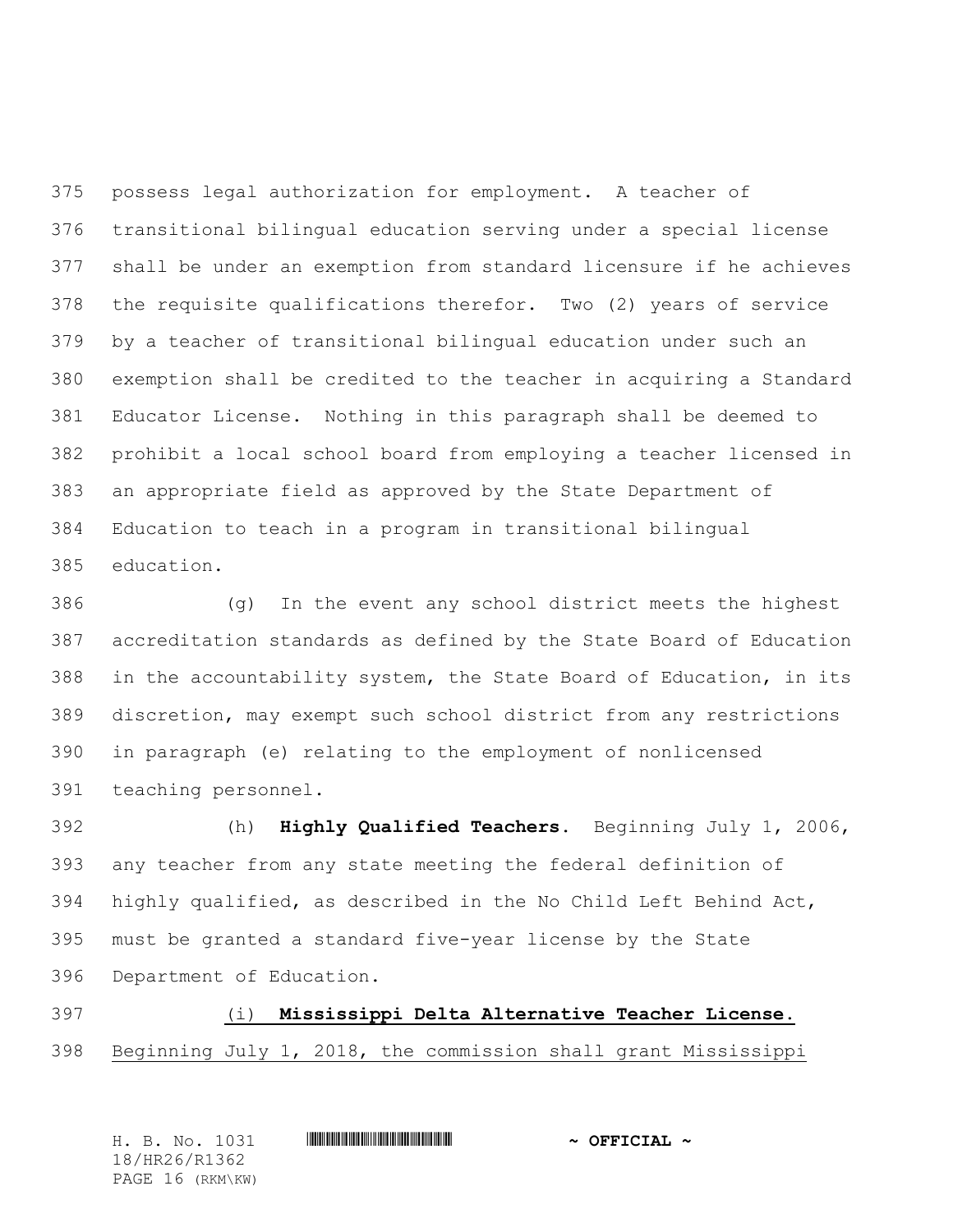Delta alternative teacher licenses to educators who successfully meet one (1) of the following qualifications:

 (i) Earned a twenty-one (21) ACT equivalent and achieved the nationally recommended score on the Praxis Core Academic Skills for Educators examination, or earned an eighteen (18) ACT equivalent while maintaining no less than a 2.75 GPA on content coursework in the area of certification, which serves as an alternate to a passing Praxis Core examination score; or (ii) Achieved the nationally recommended passing score on all but one (1) developmental area of the Praxis Core and

Praxis II examinations; or

 (iii) Submission and approval by the commission of a portfolio and video based on the Teacher Growth Rubric, which serves as an alternative to achieving the nationally recommended passing score on the Praxis II examination.

 The Mississippi Delta alternative teacher license may be used only in a school district located in the Mississippi Delta Region, as described under Section 1 of this act, which makes a formal written request to the State Department of Education for approval of the employment of teachers holding the alternative license at the conclusion of each academic term. As a condition of being approved, the school district must agree to provide holders of the Mississippi Delta alternative teacher license with no less than fifty (50) hours of professional development in addition to the professional development requirements for educators holding a

H. B. No. 1031 **HREGIAL WEIGHT THE SECOND ASSESSMENT OF SECOND**  $\sim$  **OFFICIAL**  $\sim$ 18/HR26/R1362 PAGE 17 (RKM\KW)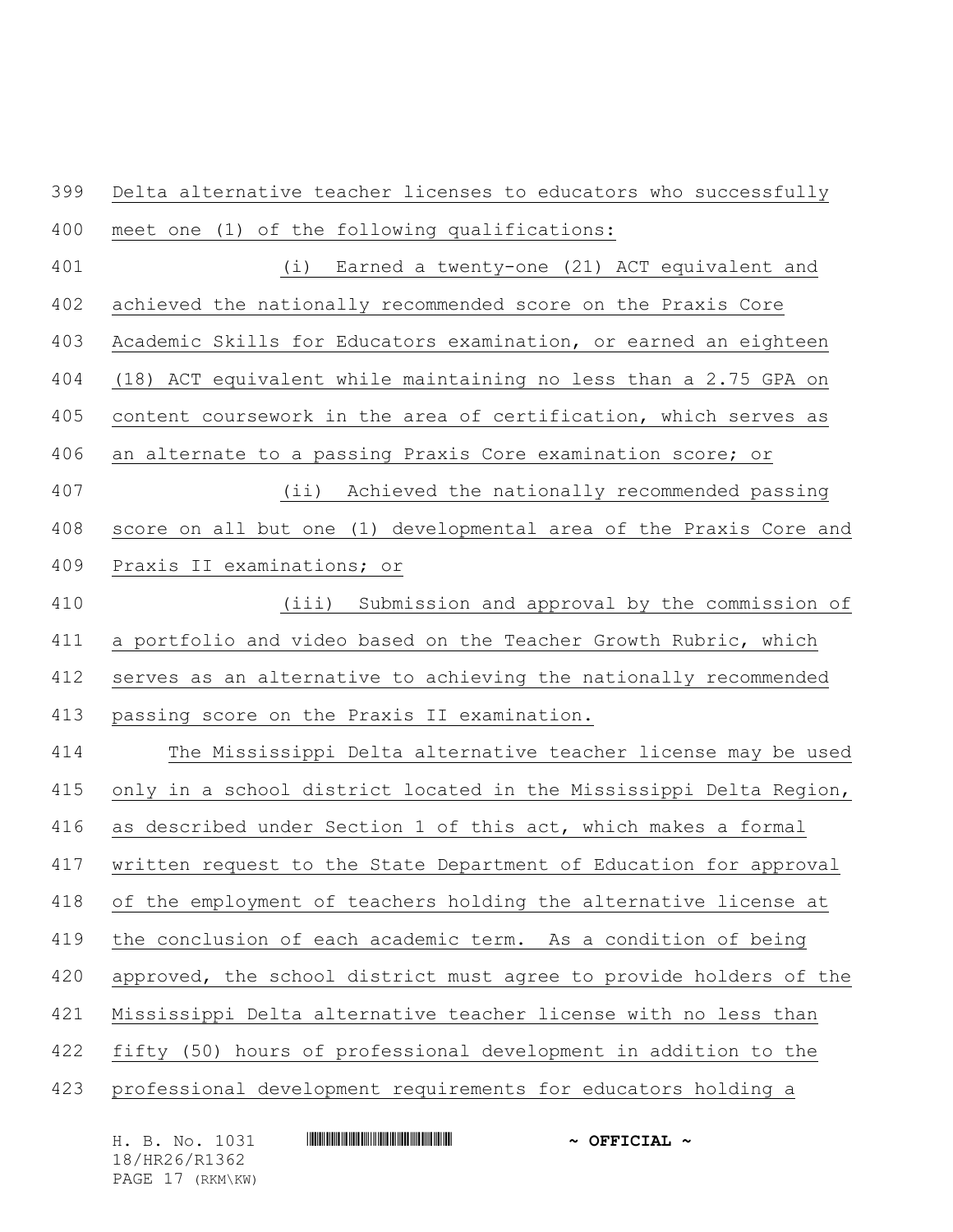standard license, which additional hours must be completed during a license holder's first three (3) years of employment with the school district. The school district shall assign a veteran on-site mentor teacher to the Mississippi Delta alternative teacher license holder, who must be compensated for mentoring services in the manner provided under Section 37-9-211. A Mississippi Delta alternative teacher license issued under this paragraph is valid for such period of time as may be established by the State Board of Education and may be renewed in accordance with rules and regulations established by the State Board of Education.

 (7) **Administrator License.** The State Board of Education is authorized to establish rules and regulations and to administer the licensure process of the school administrators in the State of Mississippi. There will be four (4) categories of administrator licensure with exceptions only through special approval of the State Board of Education.

 (a) **Administrator License - Nonpracticing.** Those educators holding administrative endorsement but having no administrative experience or not serving in an administrative position on January 15, 1997.

 (b) **Administrator License - Entry Level.** Those educators holding administrative endorsement and having met the department's qualifications to be eligible for employment in a

H. B. No. 1031 \*HR26/R1362\* **~ OFFICIAL ~** 18/HR26/R1362 PAGE 18 (RKM\KW)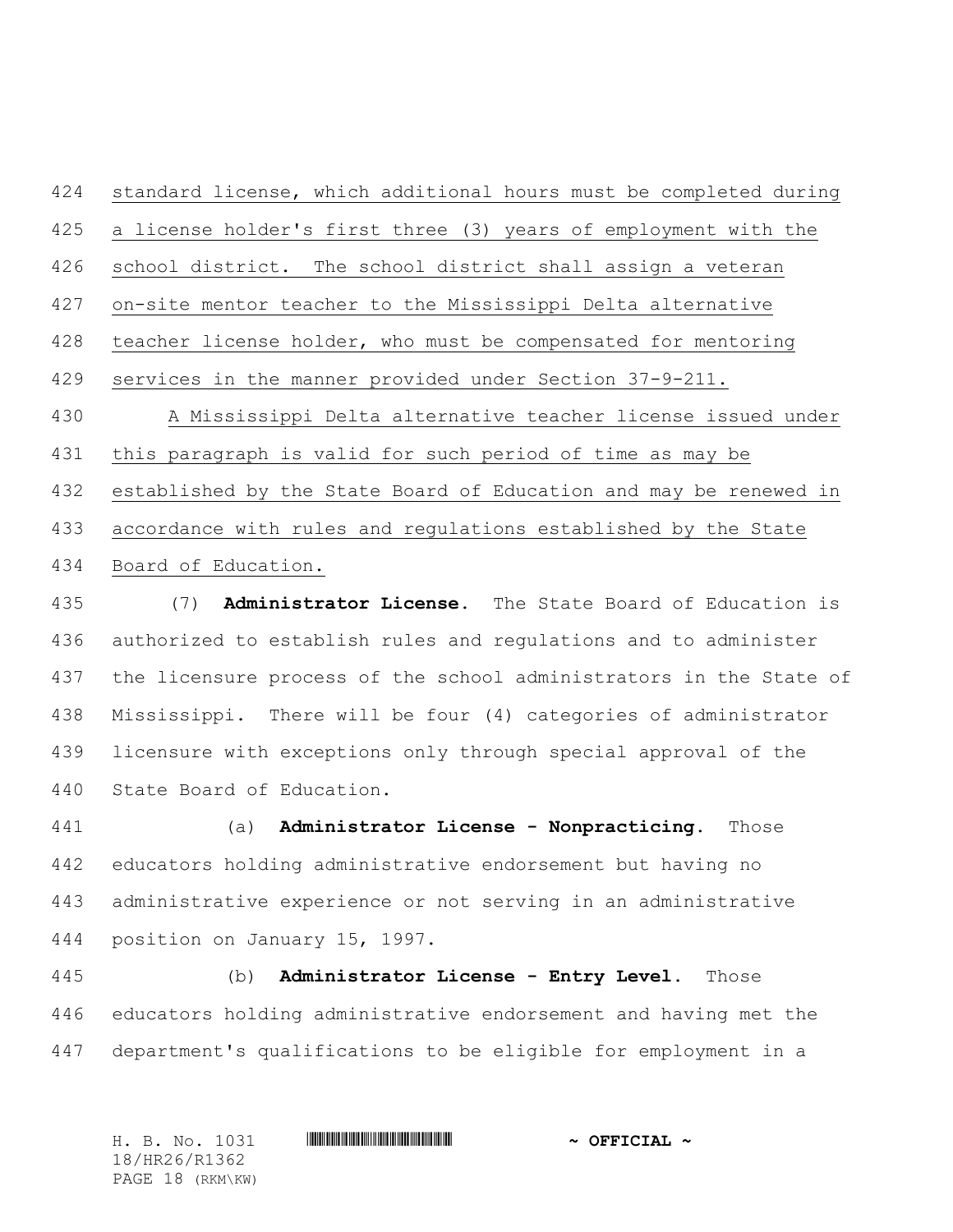Mississippi school district. Administrator License - Entry Level shall be issued for a five-year period and shall be nonrenewable. (c) **Standard Administrator License - Career Level.** An administrator who has met all the requirements of the department for standard administrator licensure.

 (d) **Administrator License - Nontraditional Route.** The board may establish a nontraditional route for licensing administrative personnel. Such nontraditional route for administrative licensure shall be available for persons holding, 457 but not limited to, a master of business administration degree, a master of public administration degree, a master of public planning and policy degree or a doctor of jurisprudence degree from an accredited college or university, with five (5) years of administrative or supervisory experience. Successful completion of the requirements of alternate route licensure for administrators shall qualify the person for a standard administrator license.

 Individuals seeking school administrator licensure under paragraph (b), (c) or (d) shall successfully complete a training program and an assessment process prescribed by the State Board of Education. All applicants for school administrator licensure shall meet all requirements prescribed by the department under paragraph (b), (c) or (d), and the cost of the assessment process required shall be paid by the applicant.

18/HR26/R1362 PAGE 19 (RKM\KW)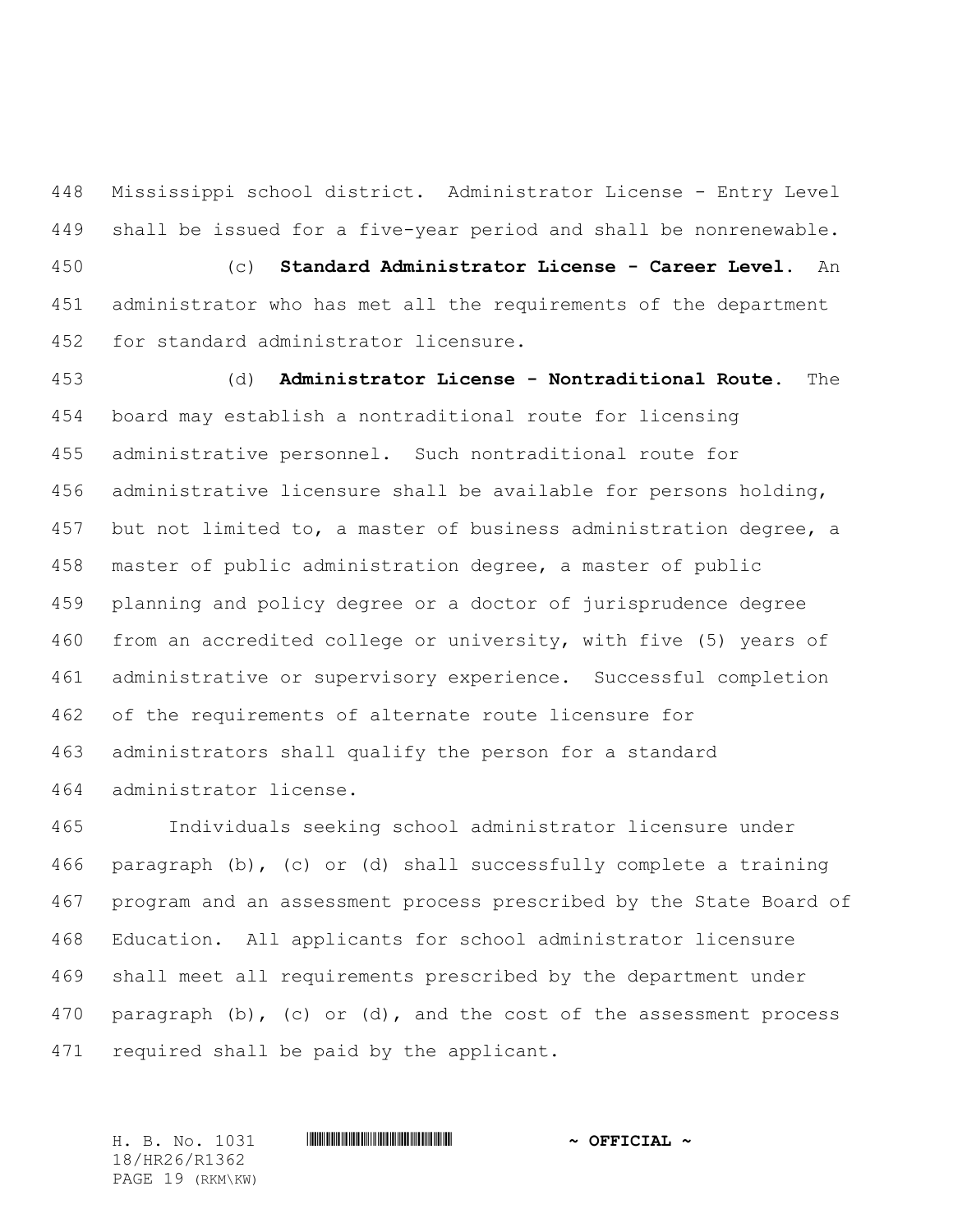(8) **Reciprocity.** (a) The department shall grant a standard license to any individual who possesses a valid standard license from another state and meets minimum Mississippi license requirements or equivalent requirements as determined by the State Board of Education. The issuance of a license by reciprocity to a military-trained applicant or military spouse shall be subject to the provisions of Section 73-50-1.

 (b) The department shall grant a nonrenewable special license to any individual who possesses a credential which is less than a standard license or certification from another state. Such special license shall be valid for the current school year plus one (1) additional school year to expire on June 30 of the second year, not to exceed a total period of twenty-four (24) months, during which time the applicant shall be required to complete the requirements for a standard license in Mississippi.

 (9) **Renewal and Reinstatement of Licenses.** The State Board of Education is authorized to establish rules and regulations for the renewal and reinstatement of educator and administrator licenses. Effective May 15, 1997, the valid standard license held by an educator shall be extended five (5) years beyond the expiration date of the license in order to afford the educator adequate time to fulfill new renewal requirements established pursuant to this subsection. An educator completing a master of education, educational specialist or doctor of education degree in May 1997 for the purpose of upgrading the educator's license to a

18/HR26/R1362 PAGE 20 (RKM\KW)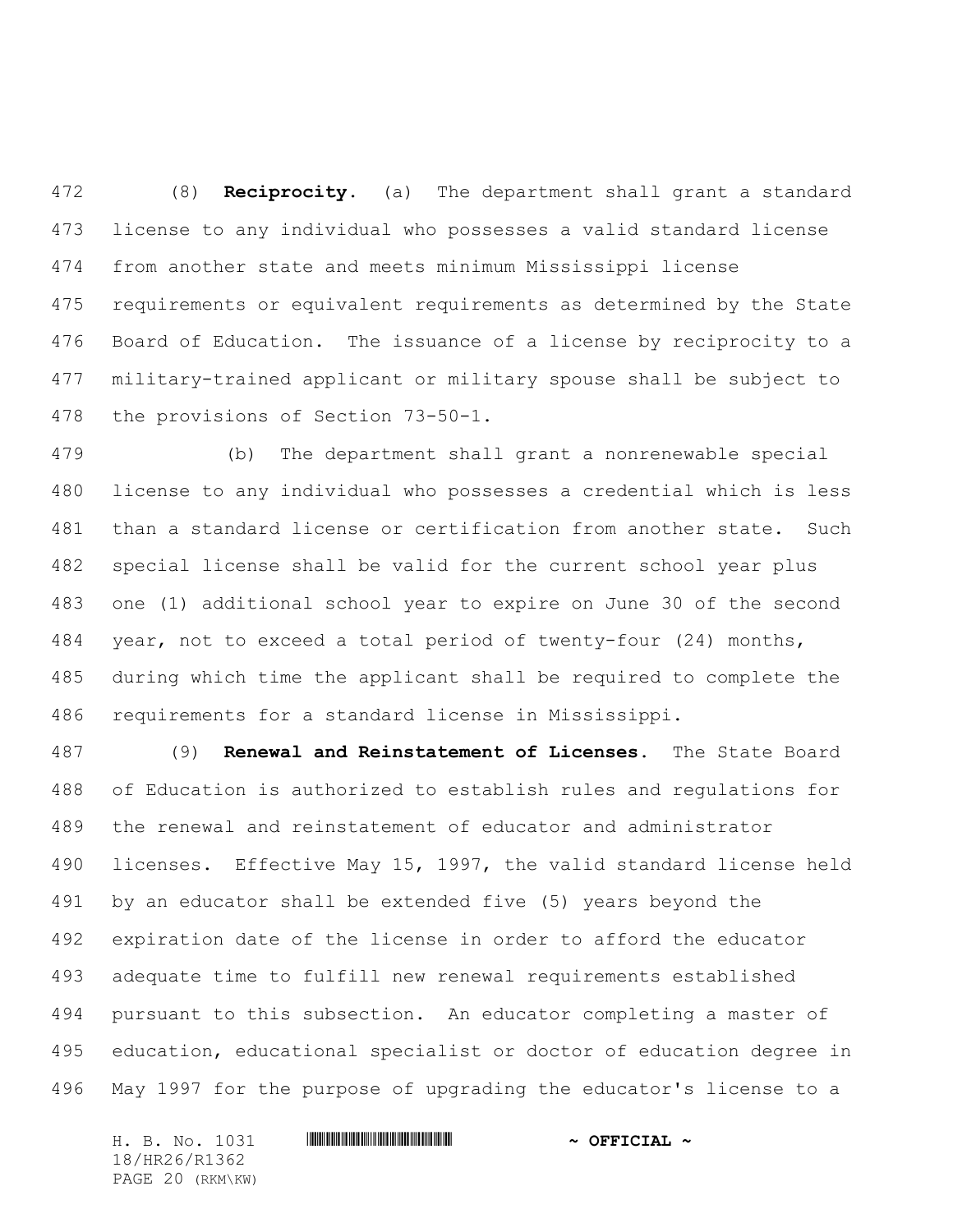higher class shall be given this extension of five (5) years plus five (5) additional years for completion of a higher degree. (10) All controversies involving the issuance, revocation, suspension or any change whatsoever in the licensure of an educator required to hold a license shall be initially heard in a hearing de novo, by the commission or by a subcommittee established by the commission and composed of commission members for the purpose of holding hearings. Any complaint seeking the denial of issuance, revocation or suspension of a license shall be by sworn affidavit filed with the Commission on Teacher and Administrator Education, Certification and Licensure and Development. The decision thereon by the commission or its subcommittee shall be final, unless the aggrieved party shall appeal to the State Board of Education, within ten (10) days, of the decision of the committee or its subcommittee. An appeal to the State Board of Education shall be on the record previously made before the commission or its subcommittee unless otherwise provided by rules and regulations adopted by the board. The State Board of Education in its authority may reverse, or remand with instructions, the decision of the committee or its subcommittee. The decision of the State Board of Education shall be final. (11) The State Board of Education, acting through the commission, may deny an application for any teacher or

administrator license for one or more of the following:

18/HR26/R1362 PAGE 21 (RKM\KW)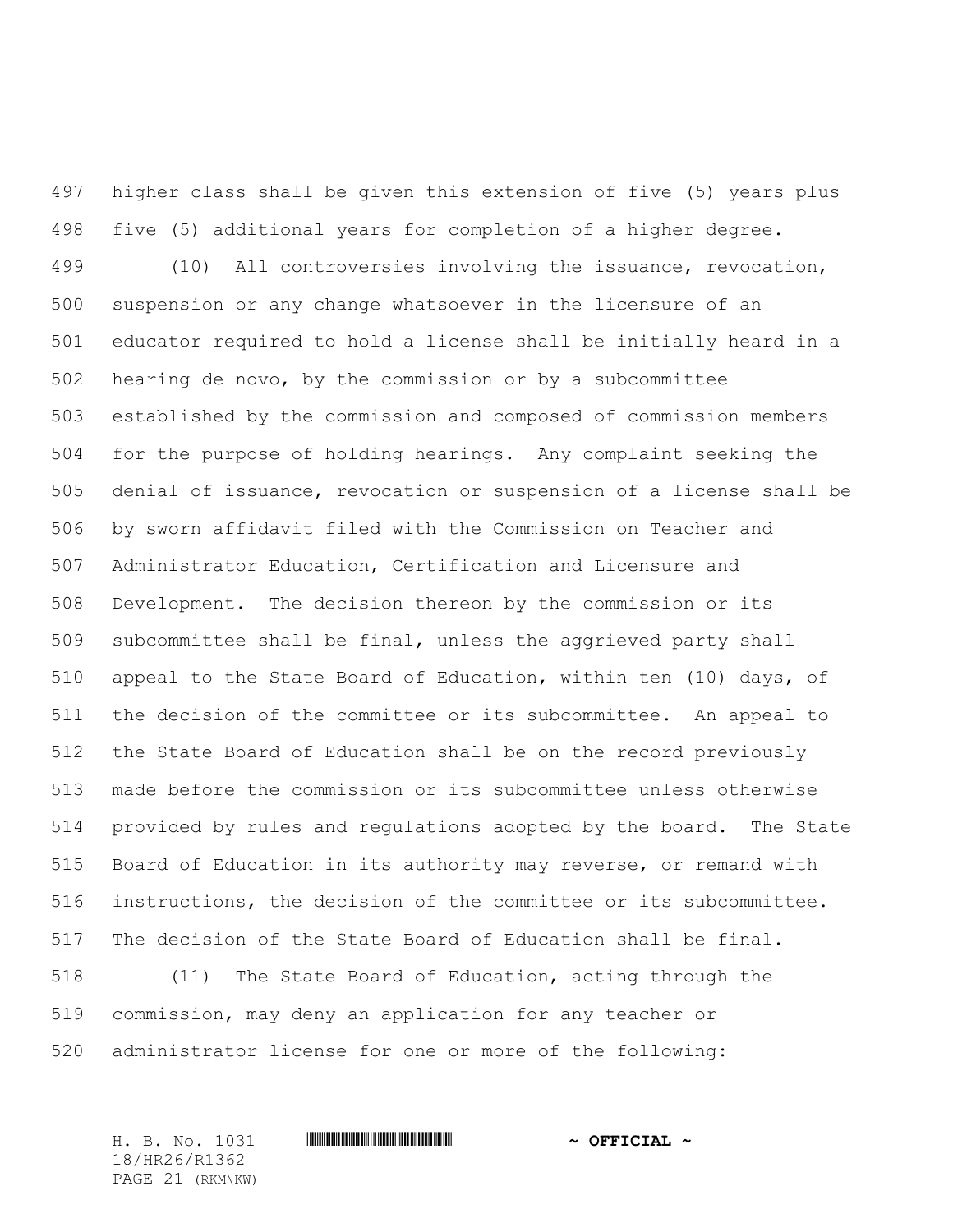(a) Lack of qualifications which are prescribed by law or regulations adopted by the State Board of Education;

 (b) The applicant has a physical, emotional or mental disability that renders the applicant unfit to perform the duties authorized by the license, as certified by a licensed psychologist or psychiatrist;

 (c) The applicant is actively addicted to or actively dependent on alcohol or other habit-forming drugs or is a habitual user of narcotics, barbiturates, amphetamines, hallucinogens or other drugs having similar effect, at the time of application for a license;

 (d) Revocation, suspension or surrender of an applicant's certificate or license by another state shall result in immediate denial of licensure until such time that the records predicating the revocation, suspension or surrender in the prior 536 state have been cleared;

 (e) Fraud or deceit committed by the applicant in securing or attempting to secure such certification and license;

 (f) Failing or refusing to furnish reasonable evidence of identification;

 (g) The applicant has been convicted, has pled guilty or entered a plea of nolo contendere to a felony, as defined by federal or state law;

 (h) The applicant has been convicted, has pled guilty or entered a plea of nolo contendere to a sex offense as defined

H. B. No. 1031 \*HR26/R1362\* **~ OFFICIAL ~** 18/HR26/R1362 PAGE 22 (RKM\KW)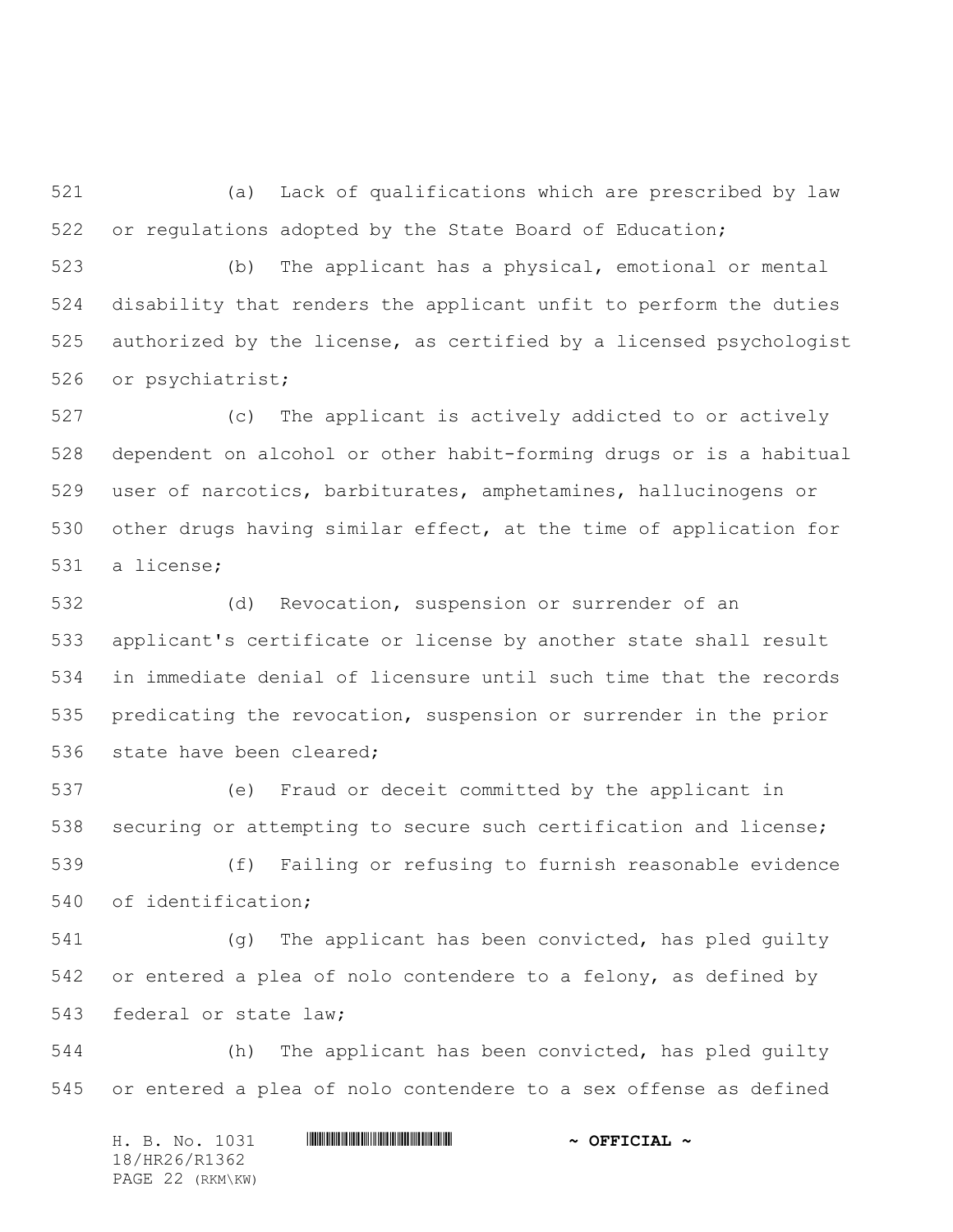by federal or state law. For purposes of this paragraph (h) and paragraph (g) of this subsection, a "guilty plea" includes a plea of guilty, entry of a plea of nolo contendere, or entry of an order granting pretrial or judicial diversion; or

 (i) Probation or post-release supervision for a felony or sex offense conviction, as defined by federal or state law, shall result in the immediate denial of licensure application until expiration of the probationary or post-release supervision period.

 (12) The State Board of Education, acting through the commission, may revoke, suspend or refuse to renew any teacher or administrator license for specified periods of time or may place on probation, censure, reprimand a licensee, or take other disciplinary action with regard to any license issued under this chapter for one or more of the following:

 (a) Breach of contract or abandonment of employment may result in the suspension of the license for one (1) school year as provided in Section 37-9-57;

 (b) Obtaining a license by fraudulent means shall result in immediate suspension and continued suspension for one (1) year after correction is made;

 (c) Suspension or revocation of a certificate or license by another state shall result in immediate suspension or revocation and shall continue until records in the prior state have been cleared;

H. B. No. 1031 \*HR26/R1362\* **~ OFFICIAL ~** 18/HR26/R1362 PAGE 23 (RKM\KW)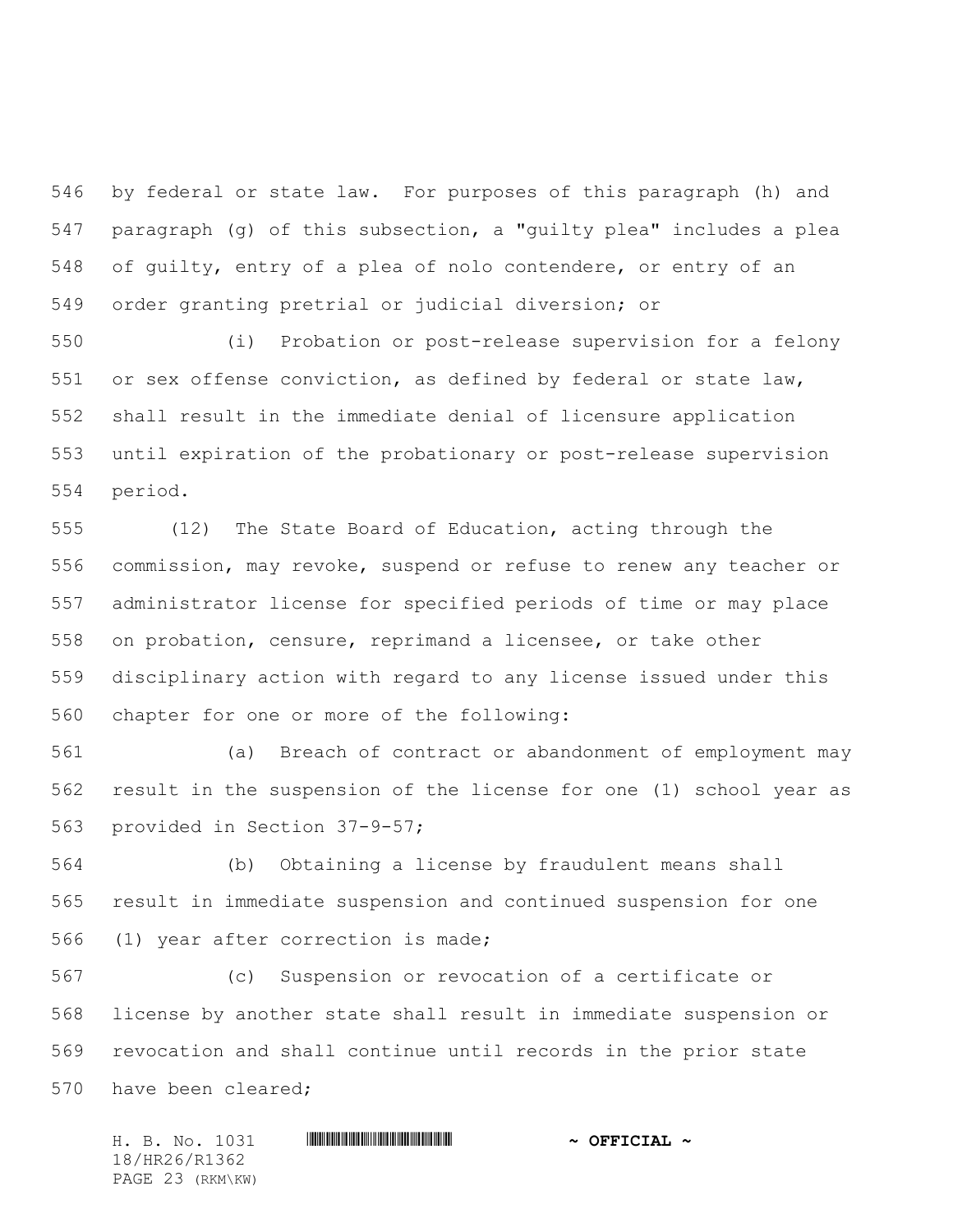(d) The license holder has been convicted, has pled guilty or entered a plea of nolo contendere to a felony, as defined by federal or state law. For purposes of this paragraph, a "guilty plea" includes a plea of guilty, entry of a plea of nolo contendere, or entry of an order granting pretrial or judicial diversion;

 (e) The license holder has been convicted, has pled guilty or entered a plea of nolo contendere to a sex offense, as defined by federal or state law, shall result in immediate suspension or revocation;

 (f) The license holder has received probation or post-release supervision for a felony or sex offense conviction, as defined by federal or state law, which shall result in immediate suspension or revocation until expiration of the probationary or post-release supervision period;

 (g) The license holder knowingly and willfully committing any of the acts affecting validity of mandatory uniform test results as provided in Section 37-16-4(1);

 (h) The license holder has engaged in unethical conduct relating to an educator/student relationship as identified by the State Board of Education in its rules;

 (i) The license holder has fondled a student as described in Section 97-5-23, or had any type of sexual involvement with a student as described in Section 97-3-95;

H. B. No. 1031 **. HR26/R1362 \* ~ OFFICIAL ~** 18/HR26/R1362 PAGE 24 (RKM\KW)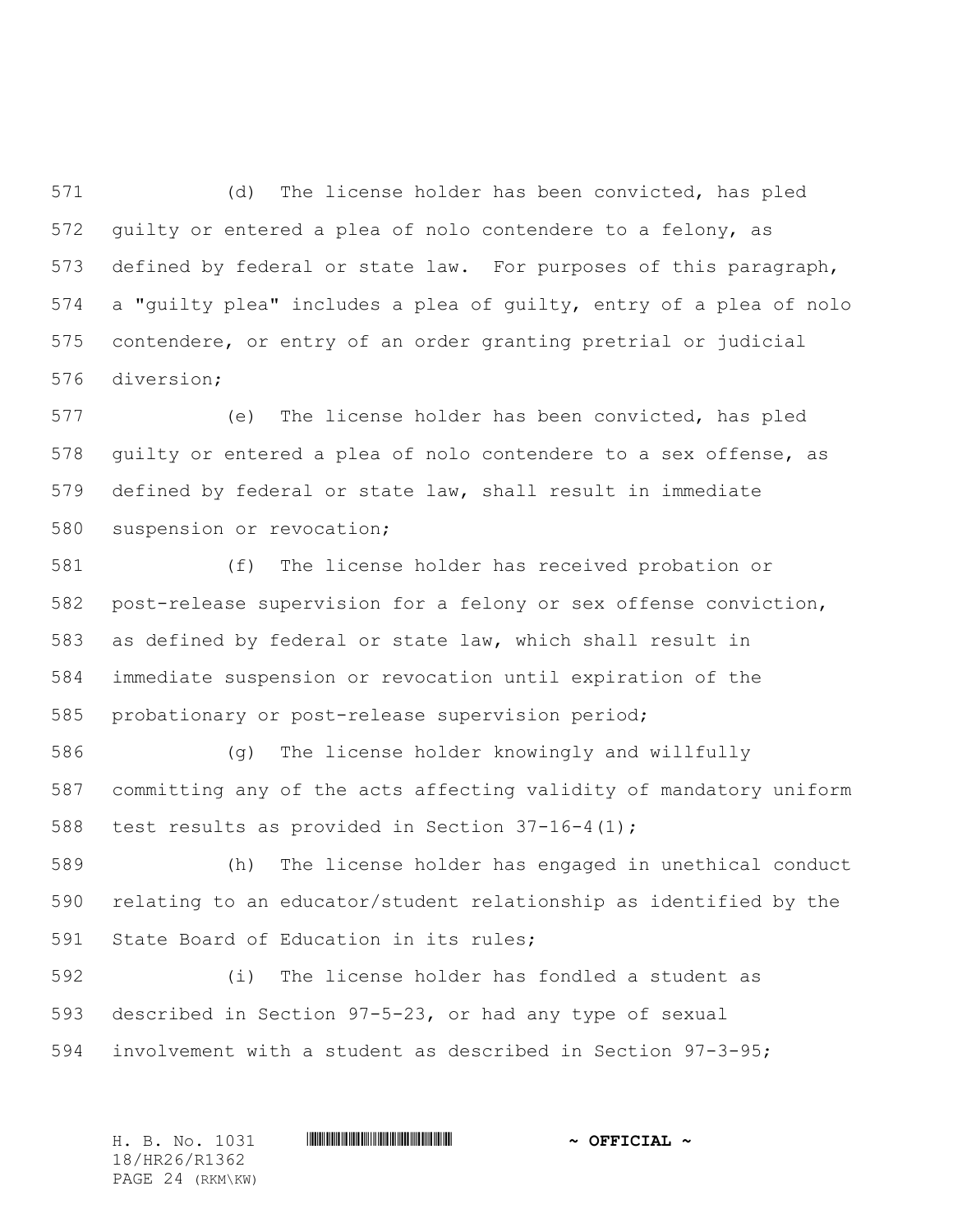(j) The license holder has failed to report sexual involvement of a school employee with a student as required by Section 97-5-24;

 (k) The license holder served as superintendent or principal in a school district during the time preceding and/or that resulted in the Governor declaring a state of emergency and the State Board of Education appointing a conservator;

 (l) The license holder submitted a false certification to the State Department of Education that a statewide test was administered in strict accordance with the Requirements of the Mississippi Statewide Assessment System; or

 (m) The license holder has failed to comply with the Procedures for Reporting Infractions as promulgated by the commission and approved by the State Board of Education pursuant to subsection (15) of this section.

 (13) (a) Dismissal or suspension of a licensed employee by a local school board pursuant to Section 37-9-59 may result in the suspension or revocation of a license for a length of time which shall be determined by the commission and based upon the severity of the offense.

 (b) Any offense committed or attempted in any other state shall result in the same penalty as if committed or attempted in this state.

 (c) A person may voluntarily surrender a license. The surrender of such license may result in the commission

H. B. No. 1031 \*HR26/R1362\* **~ OFFICIAL ~** 18/HR26/R1362 PAGE 25 (RKM\KW)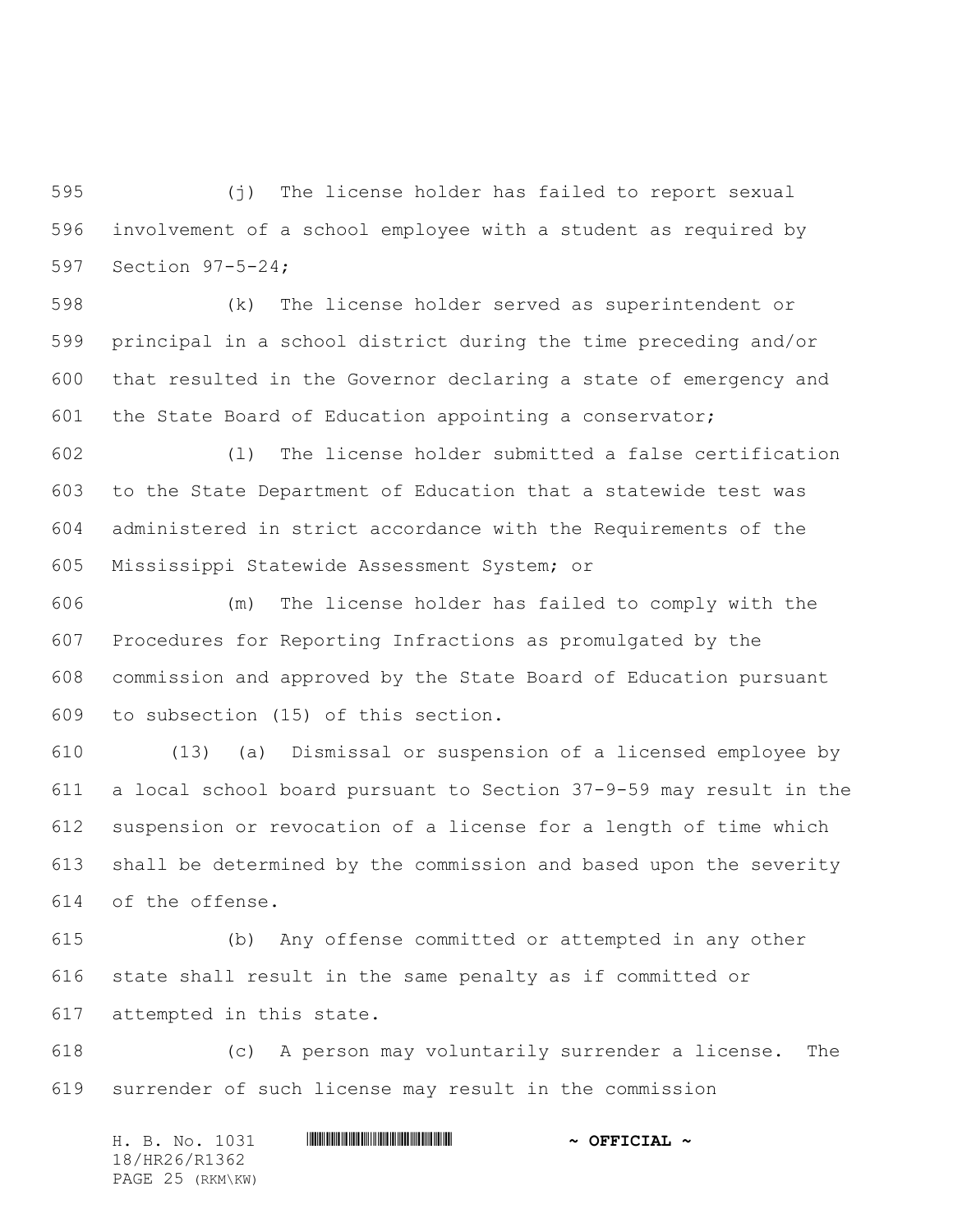recommending any of the above penalties without the necessity of a hearing. However, any such license which has voluntarily been surrendered by a licensed employee may only be reinstated by a majority vote of all members of the commission present at the meeting called for such purpose.

 (14) (a) A person whose license has been revoked or surrendered on any grounds except criminal grounds may petition for reinstatement of the license after one (1) year from the date 628 of revocation or surrender, or after one-half  $(1/2)$  of the revoked or surrendered time has lapsed, whichever is greater. A person whose license has been suspended on any grounds or violations under subsection (12) of this section may be reinstated automatically or approved for a reinstatement hearing, upon submission of a written request to the commission. A license suspended, revoked or surrendered on criminal grounds may be reinstated upon petition to the commission filed after expiration of the sentence and parole or probationary period imposed upon conviction. A revoked, suspended or surrendered license may be reinstated upon satisfactory showing of evidence of rehabilitation. The commission shall require all who petition for reinstatement to furnish evidence satisfactory to the commission of good character, good mental, emotional and physical health and such other evidence as the commission may deem necessary to establish the petitioner's rehabilitation and fitness to perform the duties authorized by the license.

18/HR26/R1362 PAGE 26 (RKM\KW)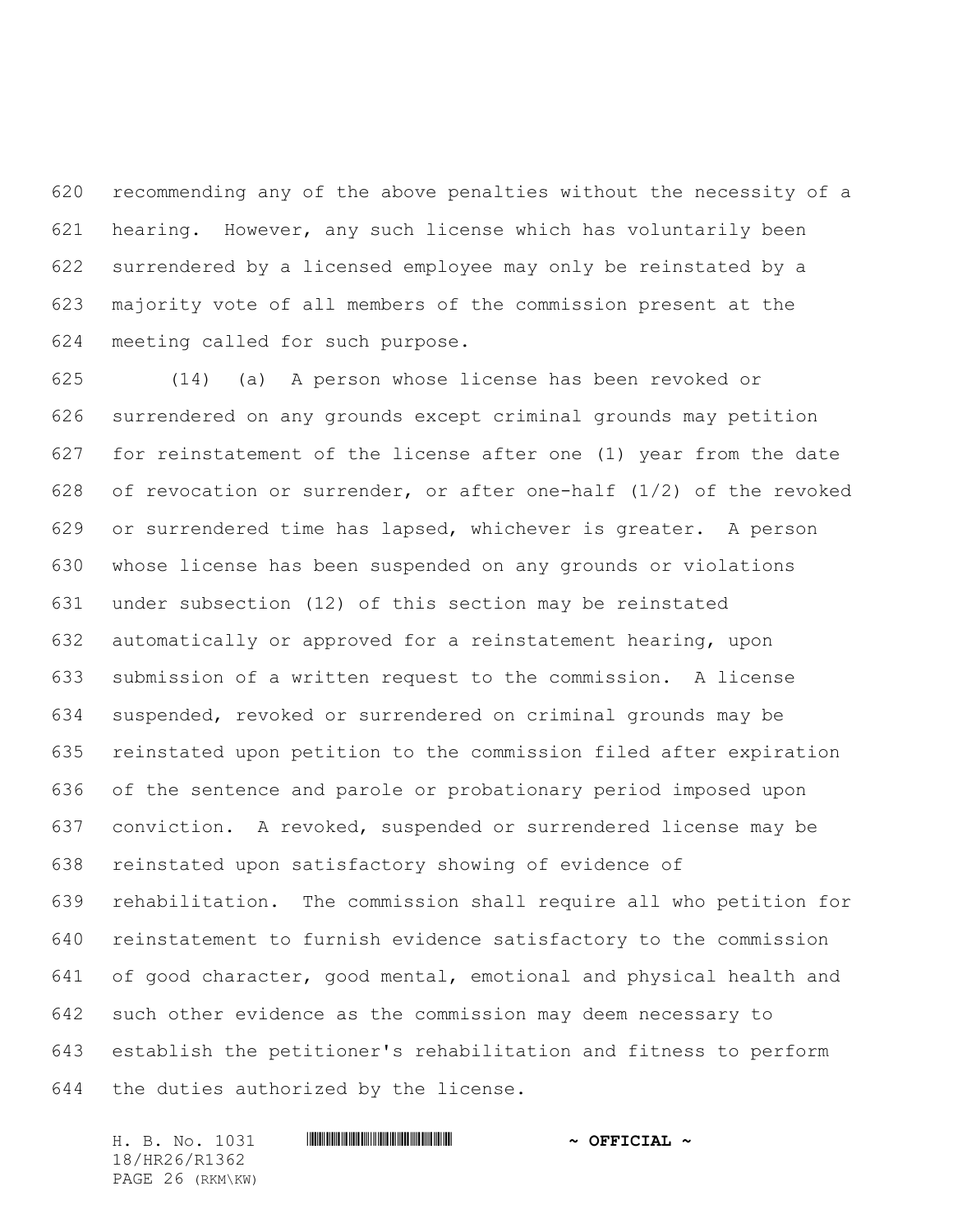(b) A person whose license expires while under investigation by the Office of Educator Misconduct for an alleged violation may not be reinstated without a hearing before the commission if required based on the results of the investigation.

 (15) Reporting procedures and hearing procedures for dealing with infractions under this section shall be promulgated by the commission, subject to the approval of the State Board of Education. The revocation or suspension of a license shall be effected at the time indicated on the notice of suspension or revocation. The commission shall immediately notify the superintendent of the school district or school board where the teacher or administrator is employed of any disciplinary action and also notify the teacher or administrator of such revocation or suspension and shall maintain records of action taken. The State Board of Education may reverse or remand with instructions any decision of the commission regarding a petition for reinstatement of a license, and any such decision of the State Board of Education shall be final.

 (16) An appeal from the action of the State Board of Education in denying an application, revoking or suspending a license or otherwise disciplining any person under the provisions of this section shall be filed in the Chancery Court of the First Judicial District of Hinds County, Mississippi, on the record made, including a verbatim transcript of the testimony at the hearing. The appeal shall be filed within thirty (30) days after

H. B. No. 1031 \*HR26/R1362\* **~ OFFICIAL ~** 18/HR26/R1362 PAGE 27 (RKM\KW)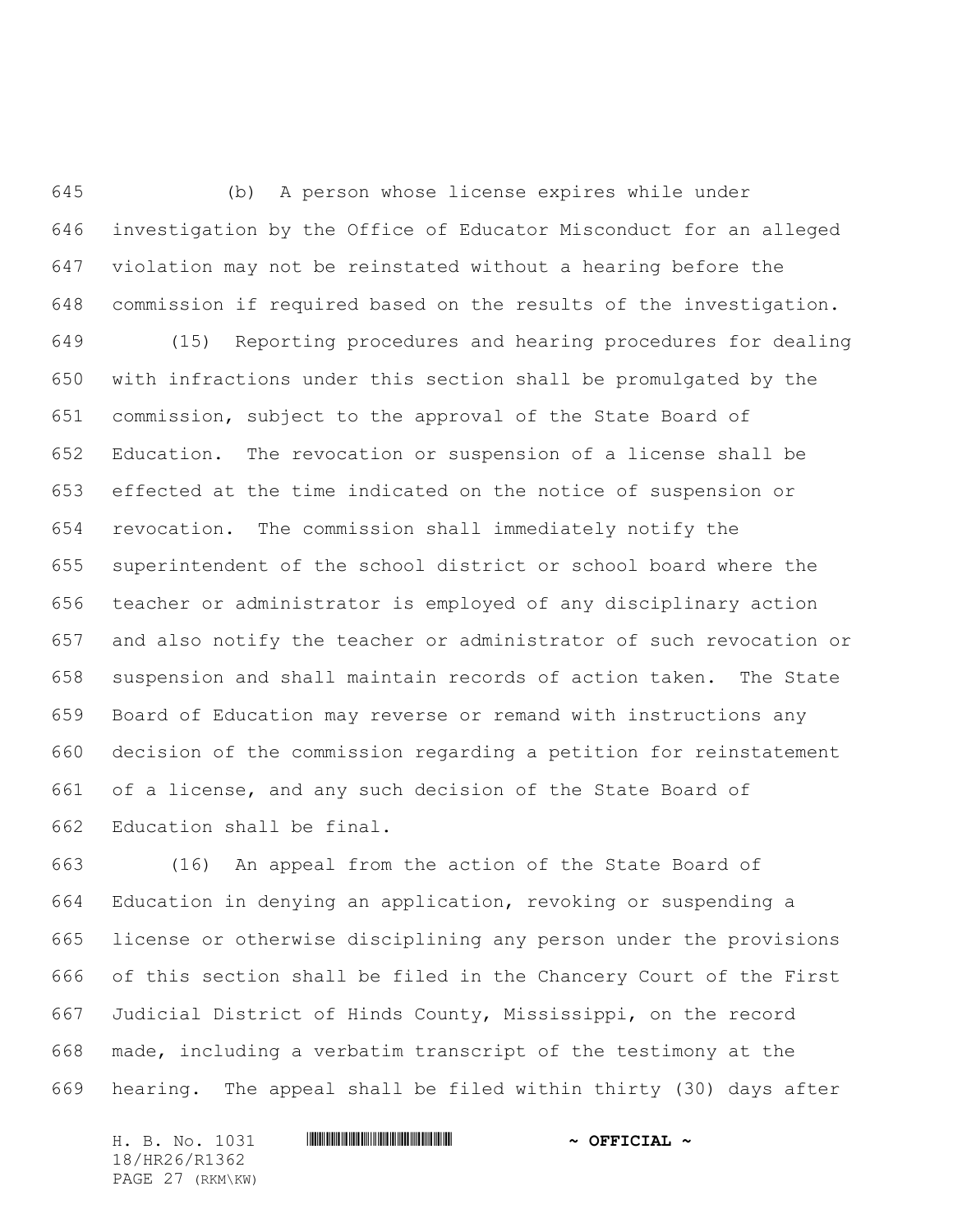notification of the action of the board is mailed or served and the proceedings in chancery court shall be conducted as other matters coming before the court. The appeal shall be perfected upon filing notice of the appeal and by the prepayment of all costs, including the cost of preparation of the record of the proceedings by the State Board of Education, and the filing of a bond in the sum of Two Hundred Dollars (\$200.00) conditioned that 677 if the action of the board be affirmed by the chancery court, the applicant or license holder shall pay the costs of the appeal and the action of the chancery court.

 (17) All such programs, rules, regulations, standards and criteria recommended or authorized by the commission shall become effective upon approval by the State Board of Education as designated by appropriate orders entered upon the minutes thereof.

 (18) The granting of a license shall not be deemed a property right nor a guarantee of employment in any public school district. A license is a privilege indicating minimal eligibility for teaching in the public school districts of Mississippi. This section shall in no way alter or abridge the authority of local school districts to require greater qualifications or standards of performance as a prerequisite of initial or continued employment in such districts.

 (19) In addition to the reasons specified in subsections (12) and (13) of this section, the board shall be authorized to suspend the license of any licensee for being out of compliance

H. B. No. 1031 \*HR26/R1362\* **~ OFFICIAL ~** 18/HR26/R1362 PAGE 28 (RKM\KW)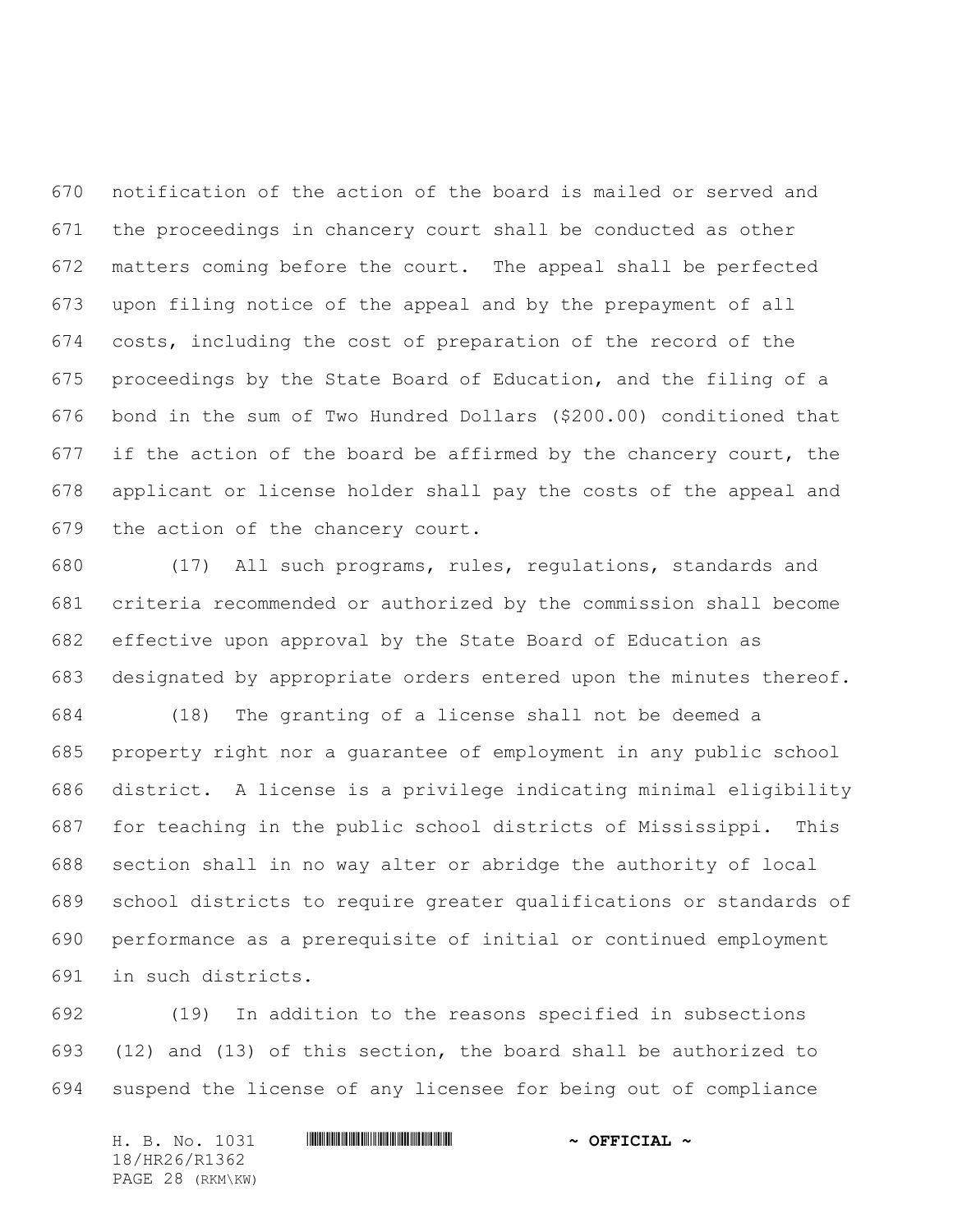with an order for support, as defined in Section 93-11-153. The procedure for suspension of a license for being out of compliance with an order for support, and the procedure for the reissuance or reinstatement of a license suspended for that purpose, and the payment of any fees for the reissuance or reinstatement of a license suspended for that purpose, shall be governed by Section 93-11-157 or 93-11-163, as the case may be. Actions taken by the board in suspending a license when required by Section 93-11-157 or 93-11-163 are not actions from which an appeal may be taken under this section. Any appeal of a license suspension that is required by Section 93-11-157 or 93-11-163 shall be taken in accordance with the appeal procedure specified in Section 93-11-157 or 93-11-163, as the case may be, rather than the procedure specified in this section. If there is any conflict between any provision of Section 93-11-157 or 93-11-163 and any provision of this chapter, the provisions of Section 93-11-157 or 93-11-163, as the case may be, shall control.

 **SECTION 3.** Section 37-159-1, Mississippi Code of 1972, is brought forward as follows:

 37-159-1. This act [Laws of 1998, Chapter 544] shall be known and may be cited as the "Mississippi Critical Teacher Shortage Act of 1998."

This section shall stand repealed on July 1, 2020.

 **SECTION 4.** Section 37-159-5, Mississippi Code of 1972, is brought forward as follows:

H. B. No. 1031 \*HR26/R1362\* **~ OFFICIAL ~** 18/HR26/R1362 PAGE 29 (RKM\KW)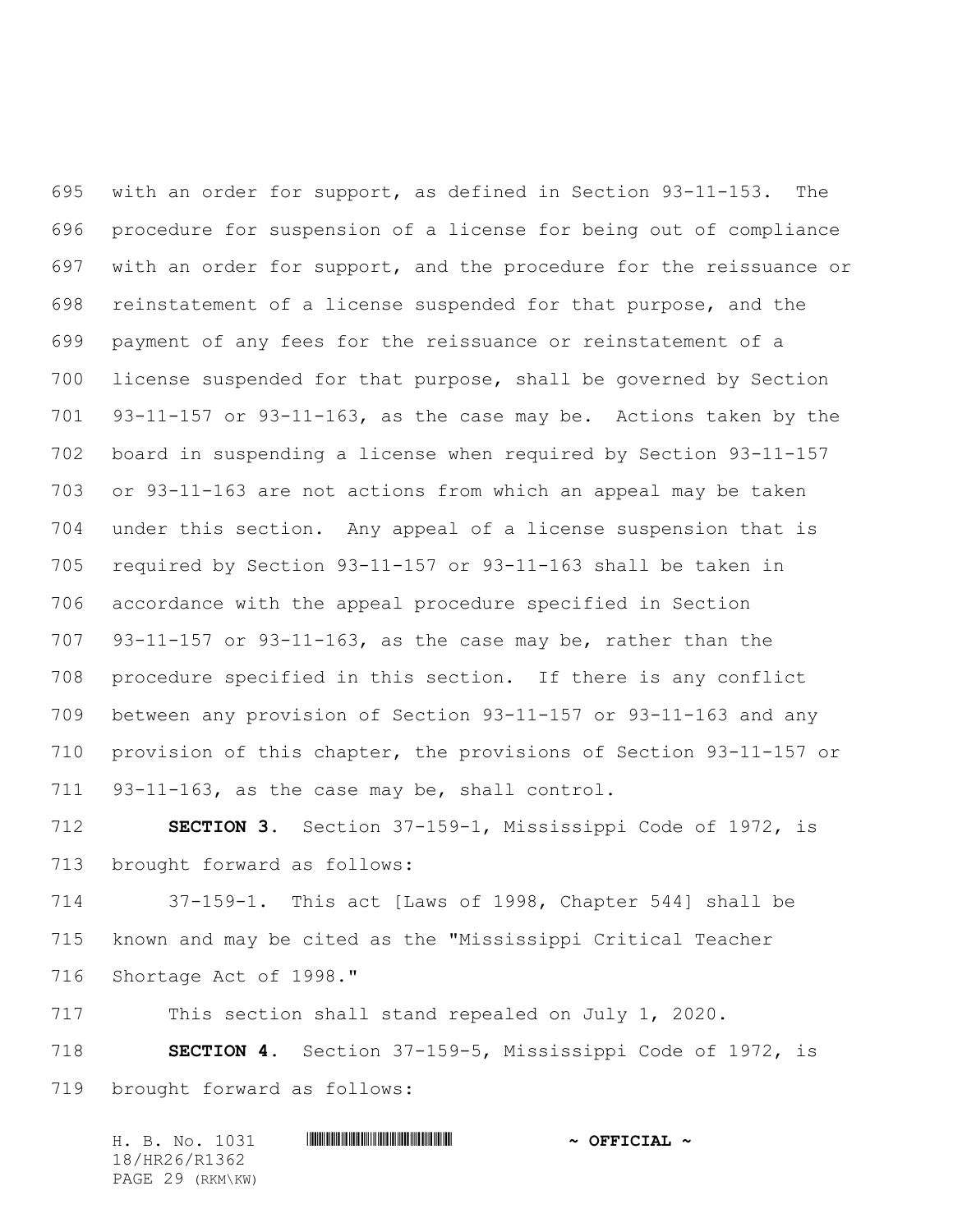37-159-5. The State Board of Education shall prescribe rules and regulations which, subject to available appropriations, allow for reimbursement to the state licensed teachers, from both in 723 state and out of state, who enter into a contract for employment in a school district situated within a geographical area of the state where there exists a critical shortage of teachers, as designated by the State Board of Education, for the expense of moving when the employment necessitates the relocation of the teacher to a different geographical area than that in which the teacher resides before entering into such contract. In order to be eligible for the reimbursement, the teacher must apply to the local district and the district must obtain the prior approval from the department for reimbursement before the relocation occurs. If the reimbursement is approved, the department shall provide funds to the school district to reimburse the teacher an amount not to exceed One Thousand Dollars (\$1,000.00) for the documented actual expenses incurred in the course of relocating, including the expense of any professional moving company or persons employed to assist with the move, rented moving vehicles or equipment, mileage in the amount authorized for state employees under Section 25-3-41 if the teacher used his personal vehicle or vehicles for the move, meals and such other expenses associated with the relocation in accordance with the department's established rules and regulations. No teacher may be reimbursed

18/HR26/R1362 PAGE 30 (RKM\KW)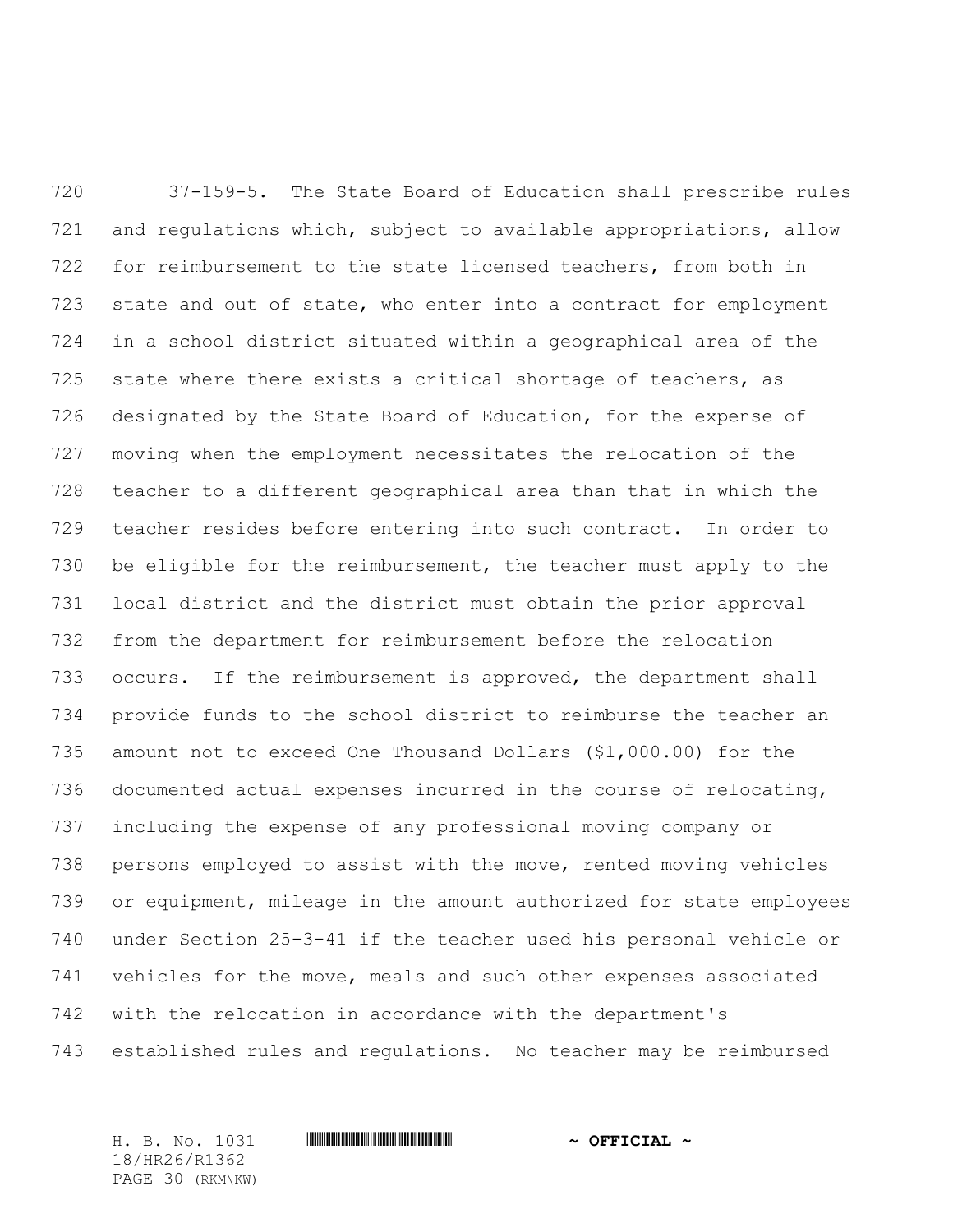for moving expenses under this section on more than one (1) occasion.

 Nothing in this section shall be construed to require the actual residence to which the teacher relocates to be within the boundaries of the school district which has executed a contract for employment with the teacher or within the boundaries of the area designated by the State Board of Education as the critical teacher shortage area in order for the teacher to be eligible for reimbursement for his moving expenses. However, teachers must relocate within the boundaries of the State of Mississippi.

This section shall stand repealed July 1, 2020.

 **SECTION 5.** Section 37-159-7, Mississippi Code of 1972, is brought forward as follows:

 37-159-7. The school board of any school district situated within a geographical area of the state where there exists a critical shortage of teachers, as designated by the State Board of Education, in its discretion, may reimburse persons who interview for employment as a licensed teacher with the district for the mileage and other actual expenses incurred in the course of travel to and from the interview by such persons at the rate authorized for county and municipal employees under Section 25-3-41. Any reimbursement by a school board under this section shall be paid from nonminimum education program funds.

This section shall stand repealed July 1, 2020.

H. B. No. 1031 **. HR26/R1362 \* ~ OFFICIAL ~** 18/HR26/R1362 PAGE 31 (RKM\KW)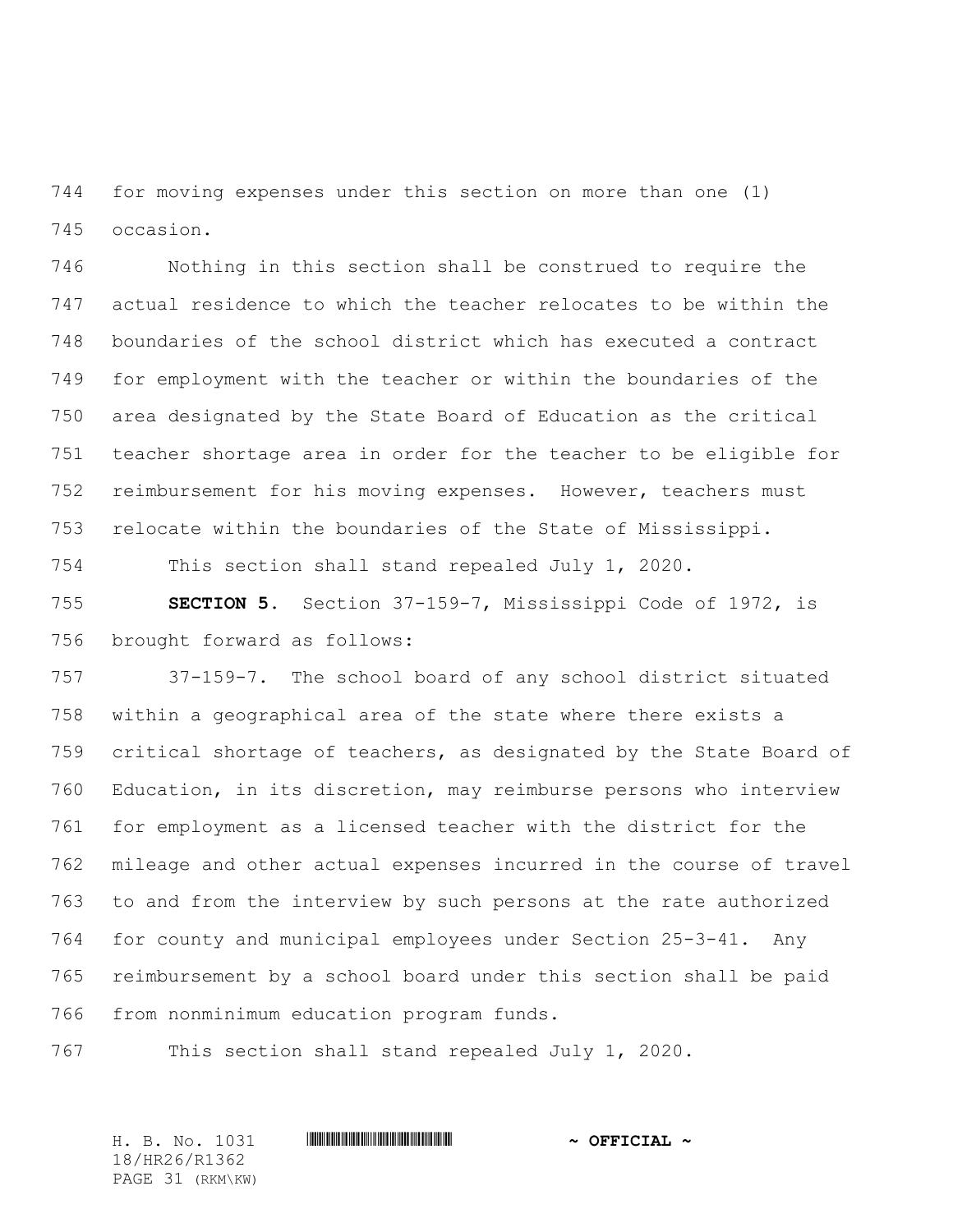**SECTION 6.** Section 37-159-9, Mississippi Code of 1972, is brought forward as follows:

 37-159-9. (1) There is established the University Assisted Teacher Recruitment and Retention Grant Program within the State Department of Education. The purposes of the program shall be to attract additional qualified teachers to those geographical areas of the state where there exists a critical shortage of teachers and to retain the qualified teachers already serving as licensed teachers in geographical critical teacher shortage areas by making available scholarships to persons working towards a Master of Education degree or an Educational Specialist degree at an institution of higher learning whose teacher education program is approved by the State Board of Education.

 (2) Any institution of higher learning in the State of Mississippi which offers a Master of Education degree or an Educational Specialist degree may apply to the department for participation in the program. As part of the program, participating institutions shall collaborate with the Mississippi Teacher Center to identify, recruit and place teacher education graduates, from both within the state and out of state, in school districts situated within those areas of the state where there exists a critical shortage of teachers, as designated by the State Board of Education.

 (3) The State Department of Education shall provide funds to participating institutions of higher learning for the purpose of

H. B. No. 1031 **HREGIAL WEIGHT THE SECOND ASSESSMENT OF SECOND**  $\sim$  **OFFICIAL**  $\sim$ 18/HR26/R1362 PAGE 32 (RKM\KW)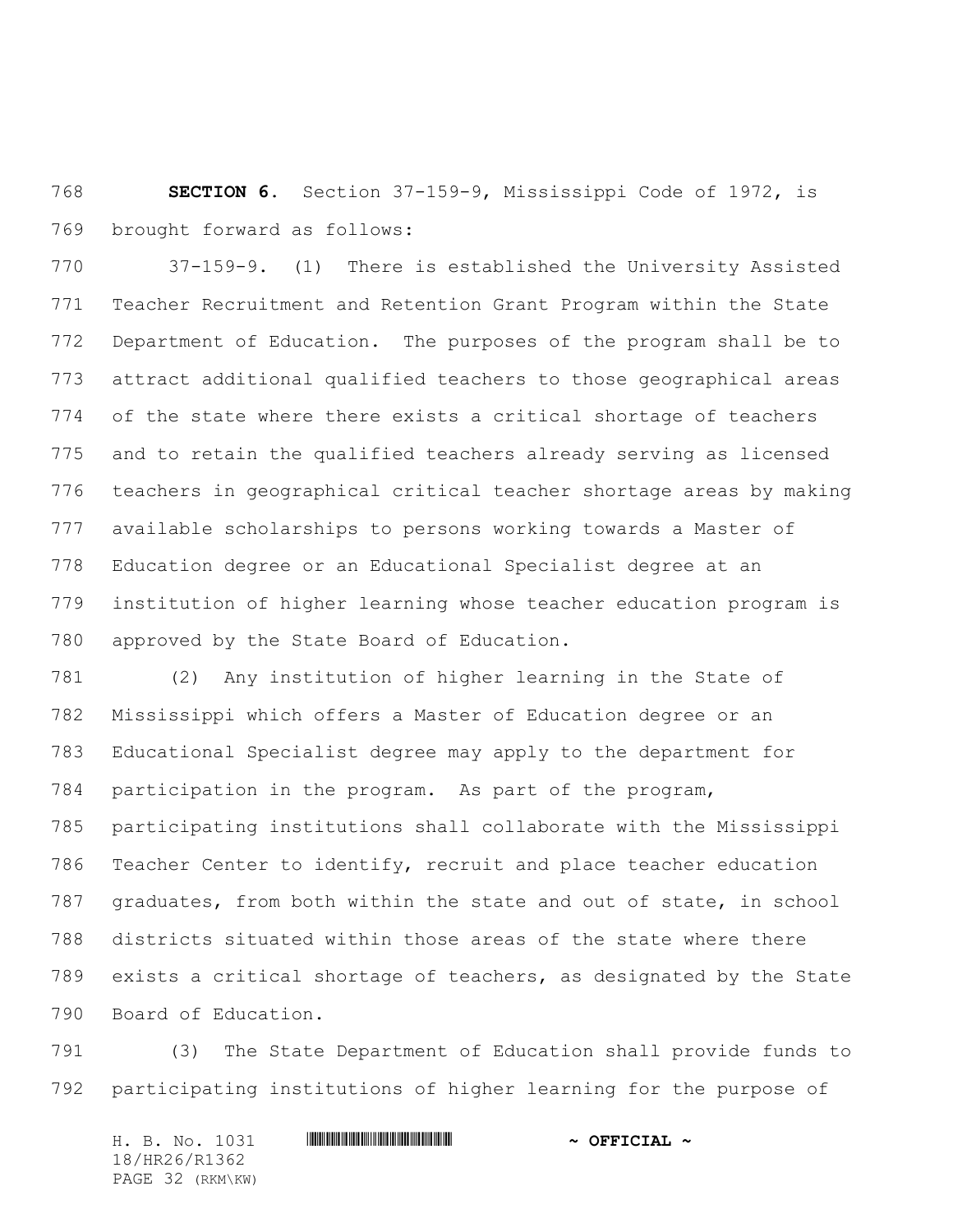awarding scholarships to qualified persons pursuing a Master of Education degree or an Educational Specialist degree at such institutions while rendering service to the state as a licensed teacher in a school district in a geographical area of the state where there exists a critical shortage of teachers, as approved by the State Board of Education. The financial scholarship shall be applied to the total cost for tuition, books, materials and fees at the institution in which the student is enrolled, not to exceed 801 an amount equal to the highest total cost of tuition, books, materials and fees assessed by a state institution of higher learning during that school year. Teachers who relocate within Mississippi from out of state in order to participate in the program shall be classified as residents of the state for tuition purposes.

 (4) Students awarded financial scholarships under the University Assisted Teacher Recruitment and Retention Grant Program may receive such awards for a maximum of four (4) school years; however, the maximum number of awards which may be made shall not exceed the length of time required to complete the number of academic hours necessary to obtain a Master of Education degree or an Educational Specialist degree. Financial scholarships under the program shall not be based upon an applicant's eligibility for financial aid.

 (5) Persons relocating to a geographical area of the state where there exists a critical shortage of teachers, as approved by

| H. B. No. 1031   | $\sim$ OFFICIAL $\sim$ |
|------------------|------------------------|
| 18/HR26/R1362    |                        |
| PAGE 33 (RKM\KW) |                        |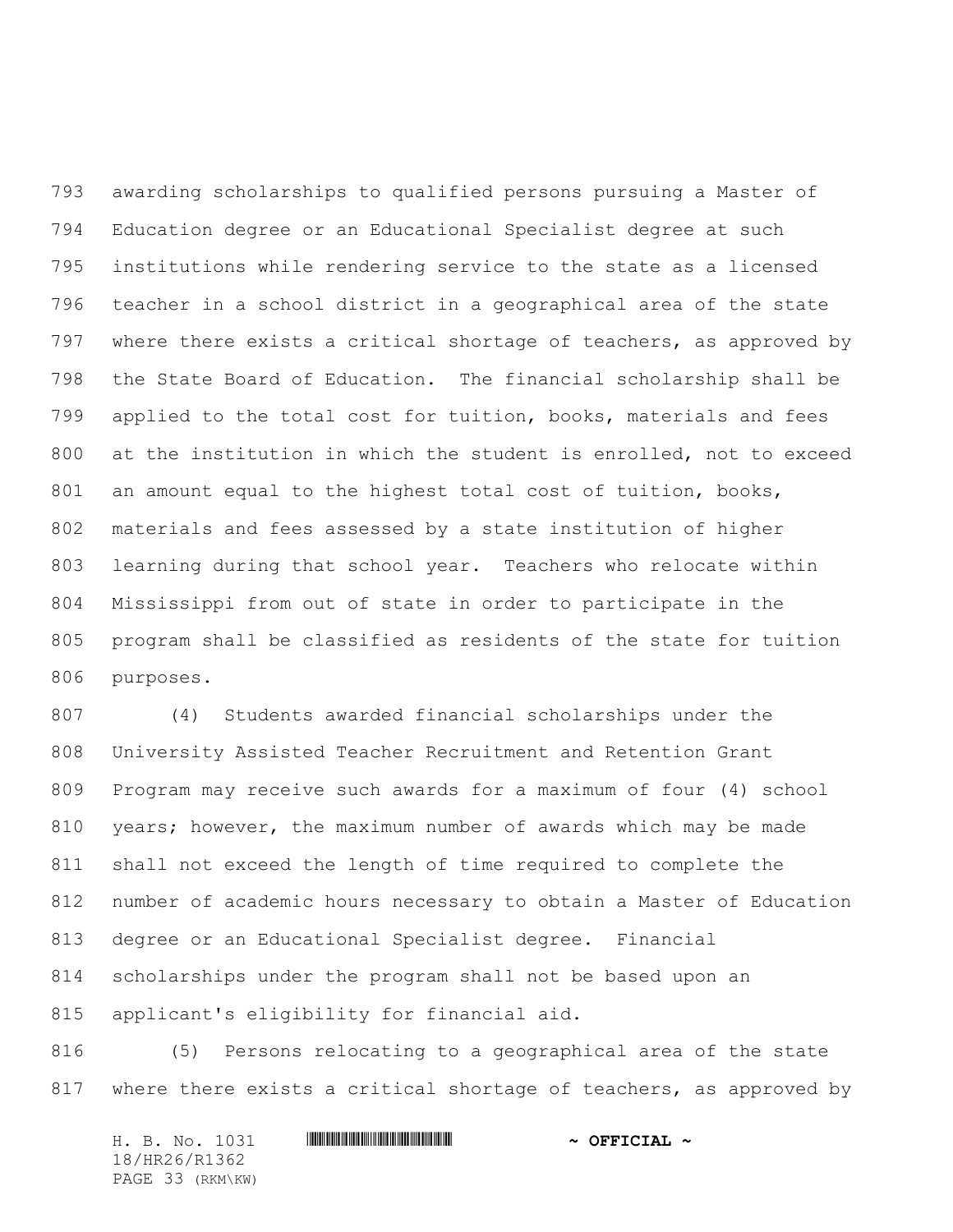the State Board of Education, to participate in the University Assisted Teacher Recruitment and Retention Grant Program shall be eligible for reimbursement for their moving expenses to the critical teacher shortage area from the State Board of Education. The State Board of Education shall promulgate rules and regulations necessary for the administration of the relocation expense reimbursement component of the University Assisted Teacher Recruitment and Retention Grant Program.

 (6) Subject to the availability of funds, the State Board of Education may provide for professional development and support services as may be necessary for the retention of teachers participating in the program in those geographical areas of the 830 state where there exists a critical shortage of teachers.

 (7) Any person participating in the program who fails to complete a program of study that will enable that person to obtain a Master of Education degree or Educational Specialist degree shall become liable immediately to the State Board of Education 835 for the sum of all awards made to that person under the program, plus interest accruing at the current Stafford Loan rate at the time the person abrogates his participation in the program.

 (8) As a condition for participation in the program, a teacher shall agree to employment as a licensed teacher in a school district located in a geographical area of the state where there exists a critical shortage of teachers, as designated by the State Board of Education, for a period of not less than three (3)

H. B. No. 1031 \*HR26/R1362\* **~ OFFICIAL ~** 18/HR26/R1362 PAGE 34 (RKM\KW)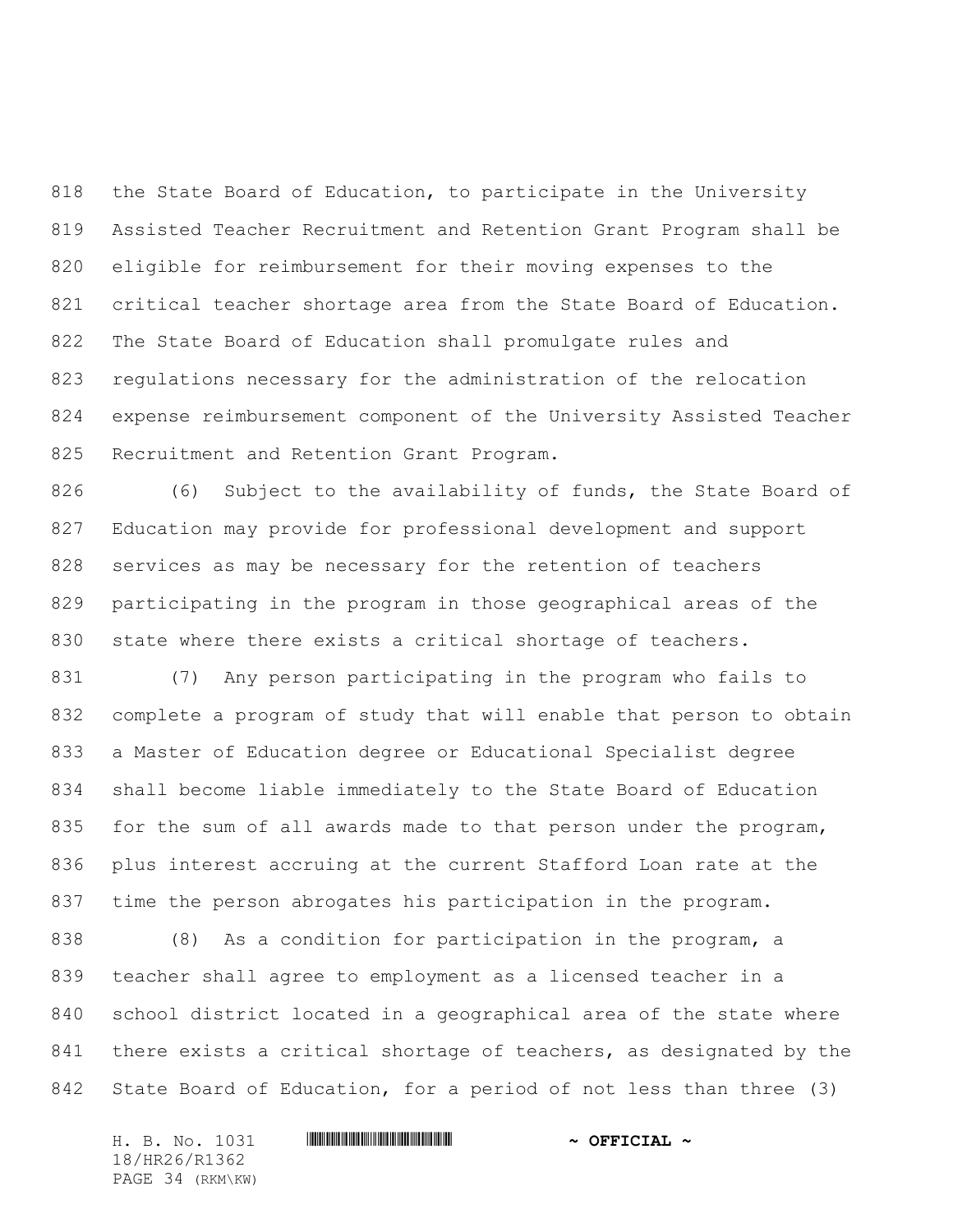years, which shall include those years of service rendered while obtaining the Master of Education degree or Educational Specialist degree. However, for any person who obtained a baccalaureate degree in education with a financial scholarship under the Critical Needs Teacher Scholarship Program and who entered the University Assisted Teacher Recruitment and Retention Grant 849 Program before rendering service as a teacher, the period of employment for the purposes of this subsection shall be two (2) years, in addition to the employment commitment required under the Critical Needs Teacher Scholarship Program. Service rendered by a participant as a licensed teacher in a school district in a geographical critical teacher shortage area before that teacher becomes a participant in the program may not be considered to fulfill the employment commitment required under this subsection. Any person failing to comply with this employment commitment in any required school year shall immediately be in breach of contract and become liable immediately to the State Department of Education for the sum of all scholarships awarded and relocation expenses granted to that person, less one-third (1/3) of the 862 amount of that sum for each year that service was rendered, or for those persons whose required period of employment is two (2) years, less one-half (1/2) of the amount of that sum for each year that service was rendered, plus interest accruing at the current Stafford Loan rate at the time the breach occurs, except in the case of a deferral for cause by the State Board of Education when

18/HR26/R1362 PAGE 35 (RKM\KW)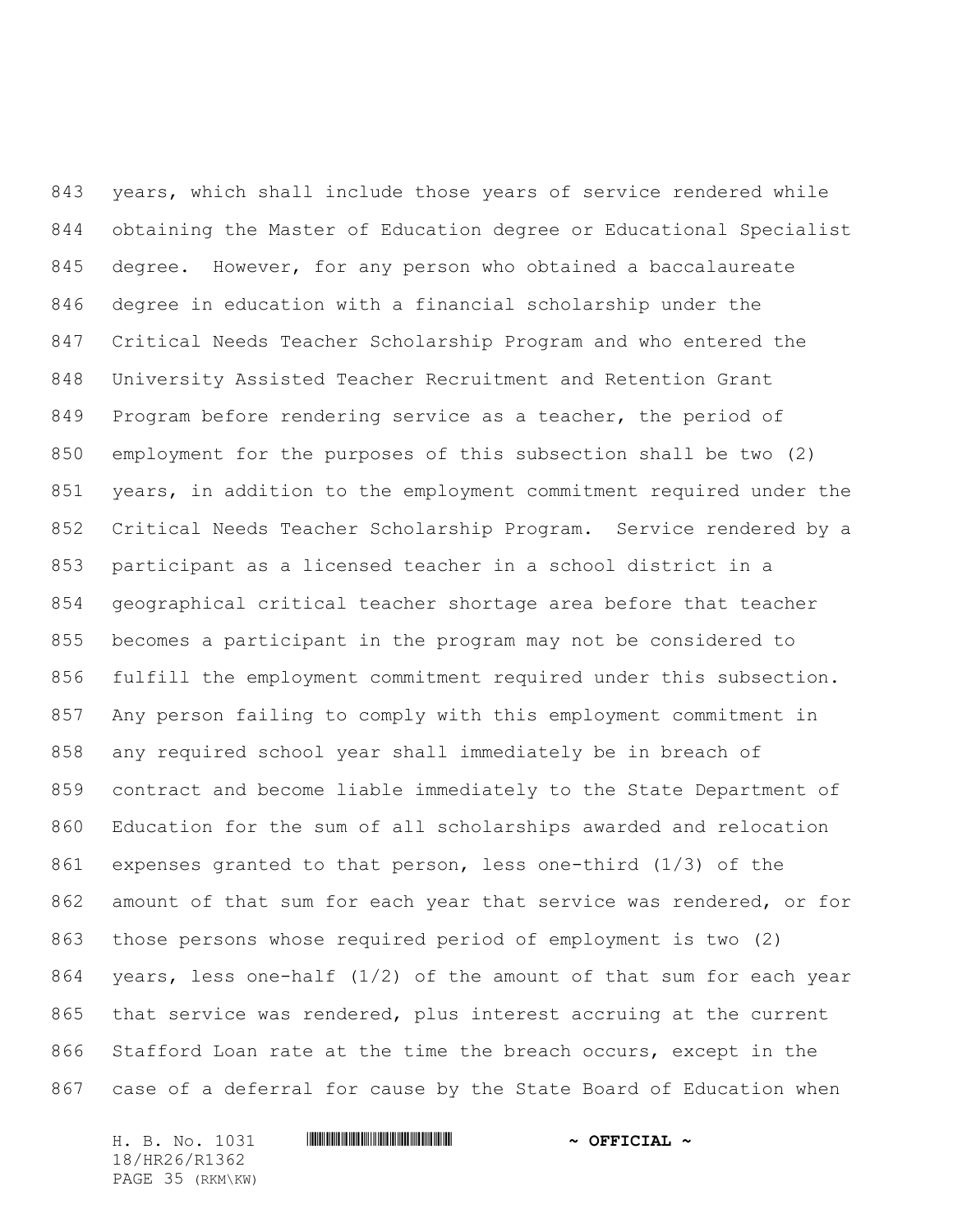there is no employment position immediately available upon the teacher's obtaining of the Master of Education degree or Educational Specialist degree. After the period of such deferral, the person shall begin or resume the required teaching duties or shall become liable to the board under this subsection. If a claim for repayment under this subsection is placed in the hands of an attorney for collection after default, then the obligor shall be liable for an additional amount equal to a reasonable attorney's fee.

 (9) All funds received by the State Department of Education from the repayment of scholarship awards and relocation expenses by program participants shall be deposited in the Mississippi Critical Teacher Shortage Fund.

 (10) The State Board of Education shall promulgate rules and regulations necessary for the proper administration of the University Assisted Teacher Recruitment and Retention Grant Program.

885 This section shall stand repealed on July 1, 2020.

 **SECTION 7.** Section 37-159-11, Mississippi Code of 1972, is brought forward as follows:

 37-159-11. (1) There is established the Mississippi Employer-Assisted Housing Teacher Program, which shall be a special home loan program for eligible licensed teachers who render service to the state in a geographical area of the state where there exists a critical shortage of teachers, as designated

H. B. No. 1031 \*HR26/R1362\* **~ OFFICIAL ~** 18/HR26/R1362 PAGE 36 (RKM\KW)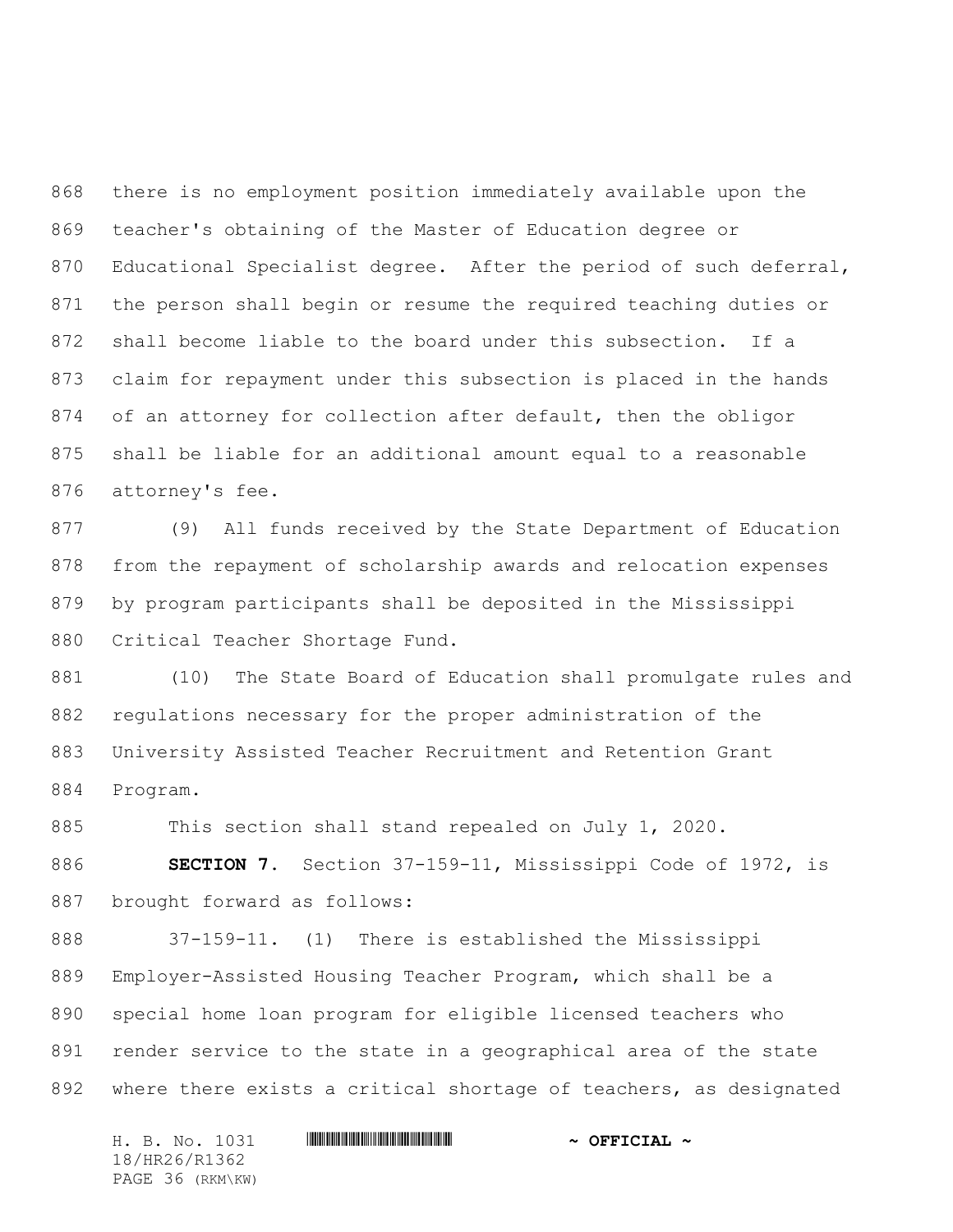by the State Board of Education. The home loan program shall be administered by the State Department of Education in conjunction with the Federal National Mortgage Association (Fannie Mae). The department may contract with one or more public or private entities to provide assistance in implementing and administering the program. The State Board of Education shall adopt rules and regulations regarding the implementation and administration of the program.

 (2) Participation in the loan program shall be available to any licensed teacher who renders service in a geographical area of the state where there exists a critical shortage of teachers, as designated by the State Board of Education. Any person who receives a loan under the program shall be required to purchase a house and reside in a county in which the school district for which the teacher is rendering service, or any portion of the school district, is located. The maximum amount of a loan that may be made under the program to any person shall be Six Thousand Dollars (\$6,000.00).

 (3) Any loan made under the program to a person who actually renders service as a teacher in a geographical area of the state where there exists a critical shortage of teachers, as designated by the State Board of Education, shall be converted to an interest-free grant on the basis of one (1) year's service for 916 one-third (1/3) of the amount of the loan. Any person who does not render three (3) years' service as a teacher in a geographical

H. B. No. 1031 **HREGIAL WEIGHT THE SECOND ASSESSMENT OF SECOND**  $\sim$  **OFFICIAL**  $\sim$ 18/HR26/R1362 PAGE 37 (RKM\KW)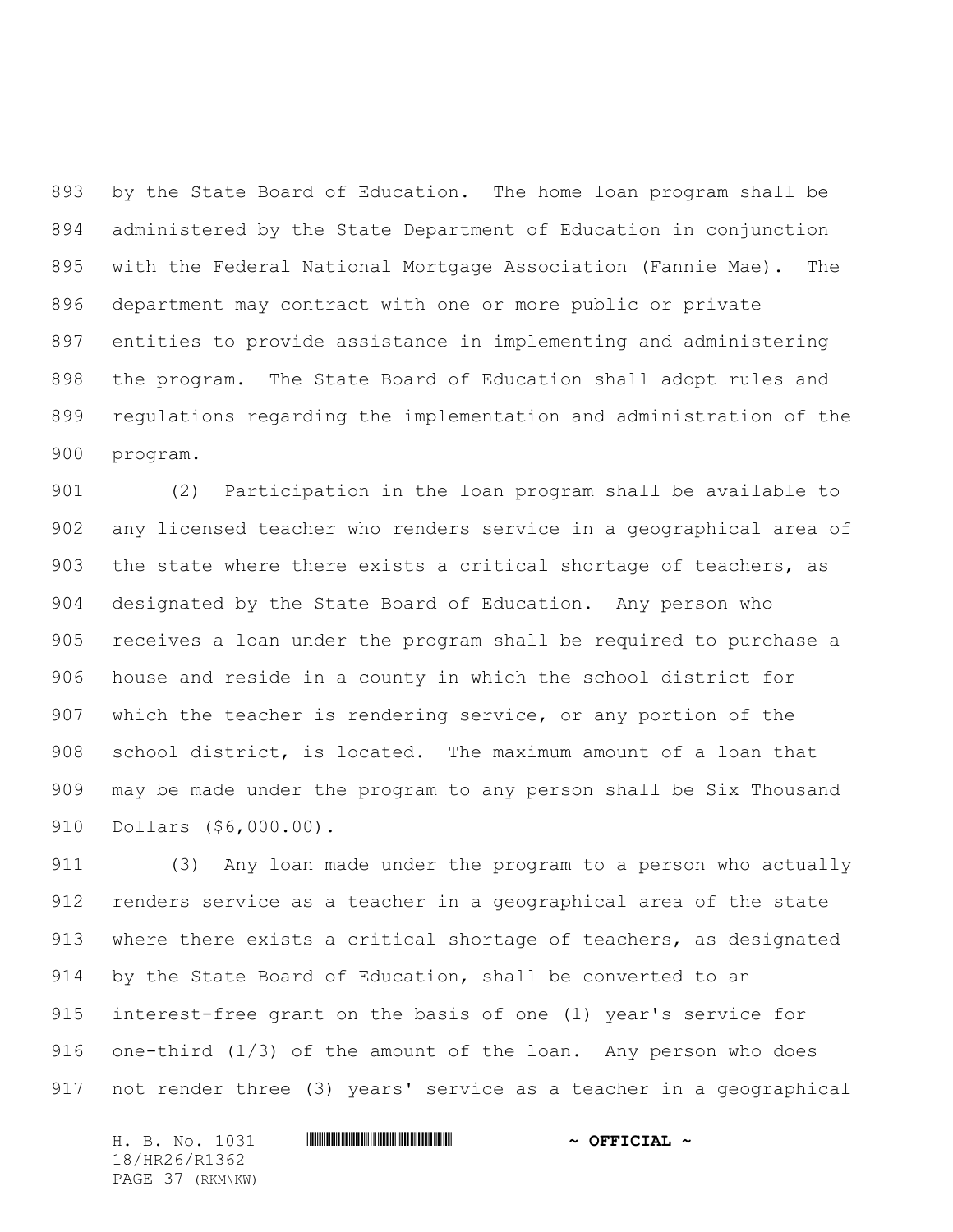area of the state where there exists a critical shortage of teachers, as designated by the State Board of Education, shall be liable to the State Department of Education for one-third (1/3) of 921 the amount of the loan for each year that he does not render such service, plus interest accruing at the current Stafford Loan rate at the time the person discontinues his service. If a claim for repayment under this subsection is placed in the hands of an 925 attorney for collection, the obligor shall be liable for an additional amount equal to a reasonable attorney's fee.

 (4) All funds received by the State Department of Education as repayment of loans by program participants shall be deposited in the Mississippi Critical Teacher Shortage Fund.

This section shall stand repealed July 1, 2020.

 **SECTION 8.** Section 37-159-13, Mississippi Code of 1972, is brought forward as follows:

 37-159-13. (1) There is established a pilot program to provide for the construction of rental housing units for teachers in the West Tallahatchie School District, which pilot program shall be administered by the State Department of Education. The department may contract with one or more public or private entities to provide assistance in implementing and administering the program. The State Board of Education shall adopt rules and regulations regarding the implementation and administration of the program.

18/HR26/R1362 PAGE 38 (RKM\KW)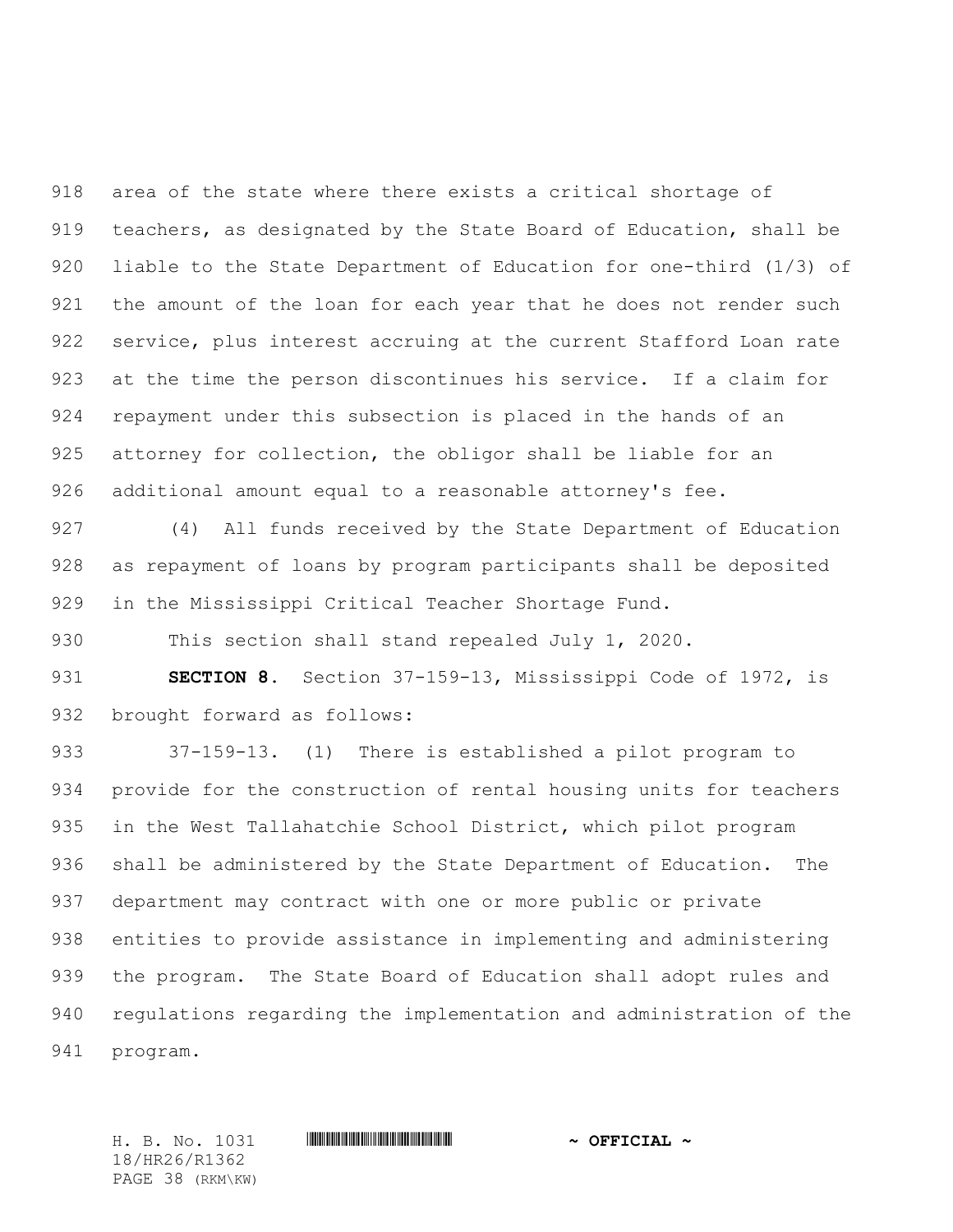(2) The West Tallahatchie School District shall receive proposals from developers for the construction of the rental housing units, and submit its recommendation to the State Department of Education about which developer should construct the units. The department shall make the final determination about the developer that will construct the units.

948 (3) After selection of the developer, the department shall loan the developer not more than Two Hundred Thousand Dollars (\$200,000.00) for construction of the units. The interest rate on the loan shall be equal to one percent (1%) below the discount rate at the Federal Reserve Bank in the Federal Reserve district in which the school district is located, and the loan shall be repaid in not more than fifteen (15) years, as determined by the department. All funds received by the department as repayment of the principal and interest of the loan shall be deposited in the Mississippi Critical Teacher Shortage Fund. If a claim against the developer for repayment is placed in the hands of an attorney for collection, the obligor shall be liable for an additional amount equal to a reasonable attorney's fee.

 (4) The developer shall operate the rental housing units. For a period of ten (10) years or until such time as the loan to the developer is repaid, whichever is longer, the priority for residence in the units shall be given first to teachers employed by the school district, then to other licensed school district employees, and then to any other school district employees.

H. B. No. 1031 \*HR26/R1362\* **~ OFFICIAL ~** 18/HR26/R1362 PAGE 39 (RKM\KW)